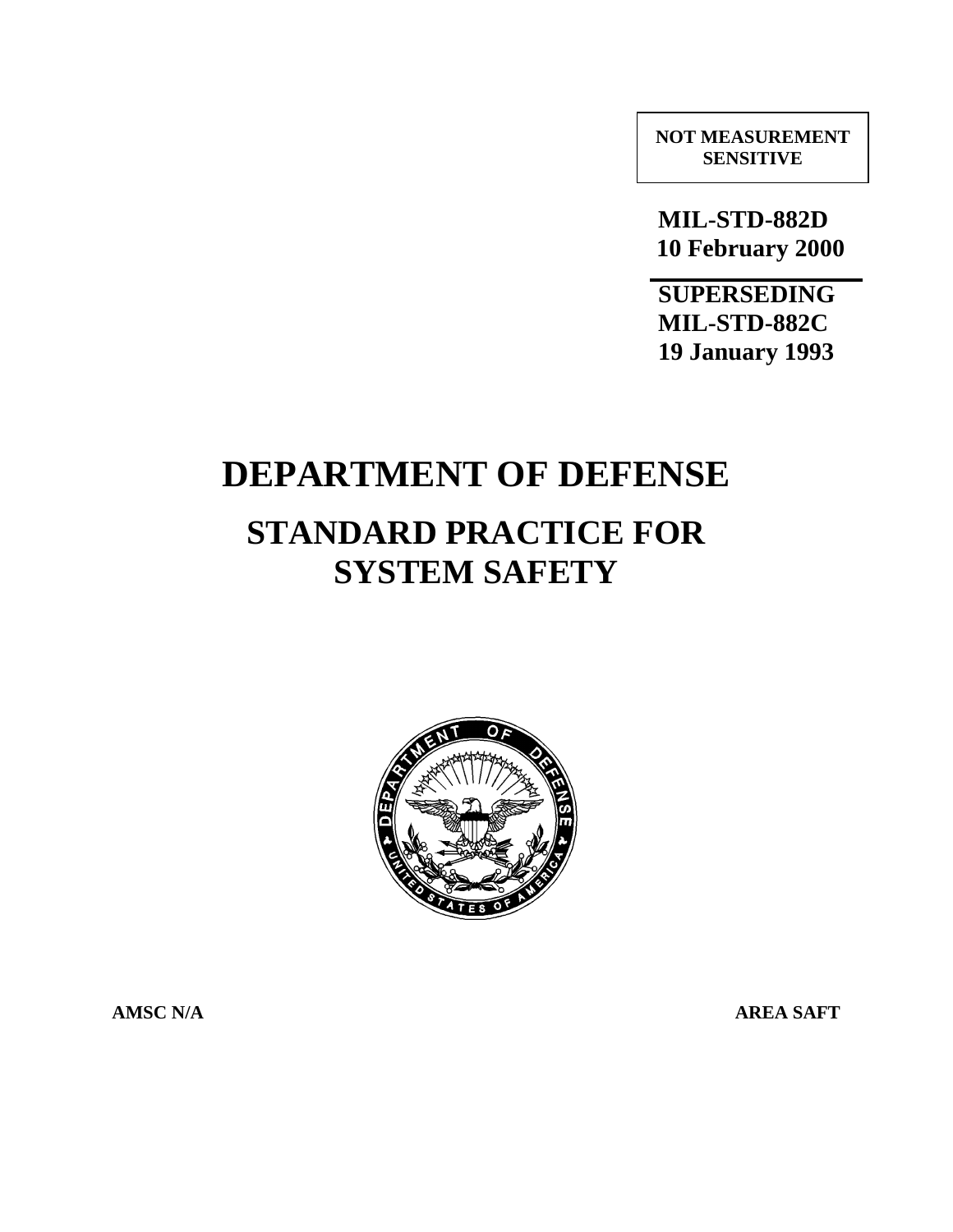#### FOREWORD

1. This standard is approved for use by all Departments and Agencies within the Department of Defense (DoD).

2. The DoD is committed to protecting: private and public personnel from accidental death, injury, or occupational illness; weapon systems, equipment, material, and facilities from accidental destruction or damage; and public property while executing its mission of national defense. Within mission requirements, the DoD will also ensure that the quality of the environment is protected to the maximum extent practical. The DoD has implemented environmental, safety, and health efforts to meet these objectives. Integral to these efforts is the use of a system safety approach to manage the risk of mishaps associated with DoD operations. A key objective of the DoD system safety approach is to include mishap risk management consistent with mission requirements, in technology development by design for DoD systems, subsystems, equipment, facilities, and their interfaces and operation. The DoD goal is zero mishaps.

3. This standard practice addresses an approach (a standard practice normally identified as system safety) useful in the management of environmental, safety, and health mishap risks encountered in the development, test, production, use, and disposal of DoD systems, subsystems, equipment, and facilities. The approach described herein conforms to the acquisition procedures in DoD Regulation 5000.2-R and provides a consistent means of evaluating identified mishap risks. Mishap risk must be identified, evaluated, and mitigated to a level acceptable (as defined by the system user or customer) to the appropriate authority, and compliant with federal laws and regulations, Executive Orders, treaties, and agreements. Program trade studies associated with mitigating mishap risk must consider total life cycle cost in any decision. Residual mishap risk associated with an individual system must be reported to and accepted by the appropriate authority as defined in DoD Regulation 5000.2-R. When MIL-STD-882 is required in a solicitation or contract and no specific references are included, then only those requirements presented in section 4 are applicable.

4. This revision applies the tenets of acquisition reform to system safety in Government procurement. A joint Government/Industrial process team oversaw this revision. The Government Electronic and Information Technology Association (GEIA), G-48 committee on system safety represented industry on the process action team. System safety information (e.g., system safety tasks, commonly used approaches, etc.) associated with previous versions of this standard are in the *Defense Acquisition Deskbook* (see 6.8). This standard practice is no longer the source for any safety-related data item descriptions (DIDs).

5. Address beneficial comments (recommendations, additions, and deletions) and any pertinent information that may be of use in improving this document to: HQ Air Force Materiel Command (SES), 4375 Chidlaw Road, Wright-Patterson AFB, OH 45433-5006. Use the Standardization Document Improvement Proposal (DD Form 1426) appearing at the end of this document or by letter or electronic mail.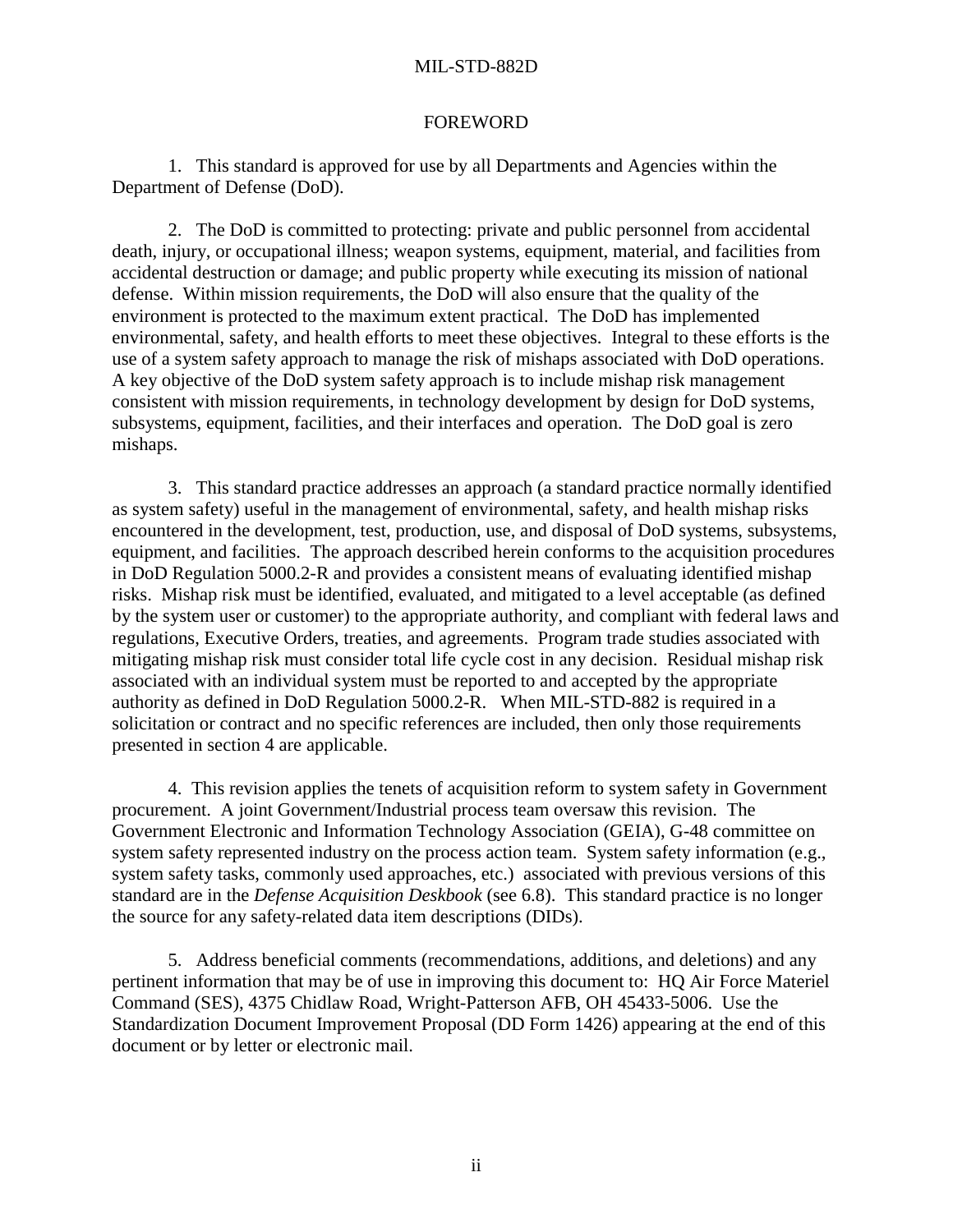# **CONTENTS**

|        | PARAGRAPH<br><b>PAGE</b>                                                    |  |
|--------|-----------------------------------------------------------------------------|--|
|        |                                                                             |  |
| 1.     |                                                                             |  |
| 1.1    |                                                                             |  |
| 2.     |                                                                             |  |
| 3.     | DEFINITIONS.                                                                |  |
| 3.1    |                                                                             |  |
| 3.2    |                                                                             |  |
| 3.2.1  |                                                                             |  |
| 3.2.2  |                                                                             |  |
| 3.2.3  |                                                                             |  |
| 3.2.4  |                                                                             |  |
| 3.2.5  |                                                                             |  |
| 3.2.6  |                                                                             |  |
| 3.2.7  |                                                                             |  |
| 3.2.8  |                                                                             |  |
| 3.2.9  |                                                                             |  |
| 3.2.10 |                                                                             |  |
| 3.2.11 |                                                                             |  |
| 3.2.12 |                                                                             |  |
| 3.2.13 |                                                                             |  |
| 3.2.14 |                                                                             |  |
| 4.     |                                                                             |  |
| 4.1    |                                                                             |  |
| 4.2    |                                                                             |  |
| 4.3    |                                                                             |  |
| 4.4    |                                                                             |  |
| 4.5    |                                                                             |  |
|        |                                                                             |  |
| 4.6    |                                                                             |  |
| 4.7    | Review of hazards and acceptance of residual mishap risk by the appropriate |  |
|        |                                                                             |  |
| 4.8    |                                                                             |  |
| 5.     |                                                                             |  |
| 6.     |                                                                             |  |
| 6.1    |                                                                             |  |
| 6.2    |                                                                             |  |
| 6.3    |                                                                             |  |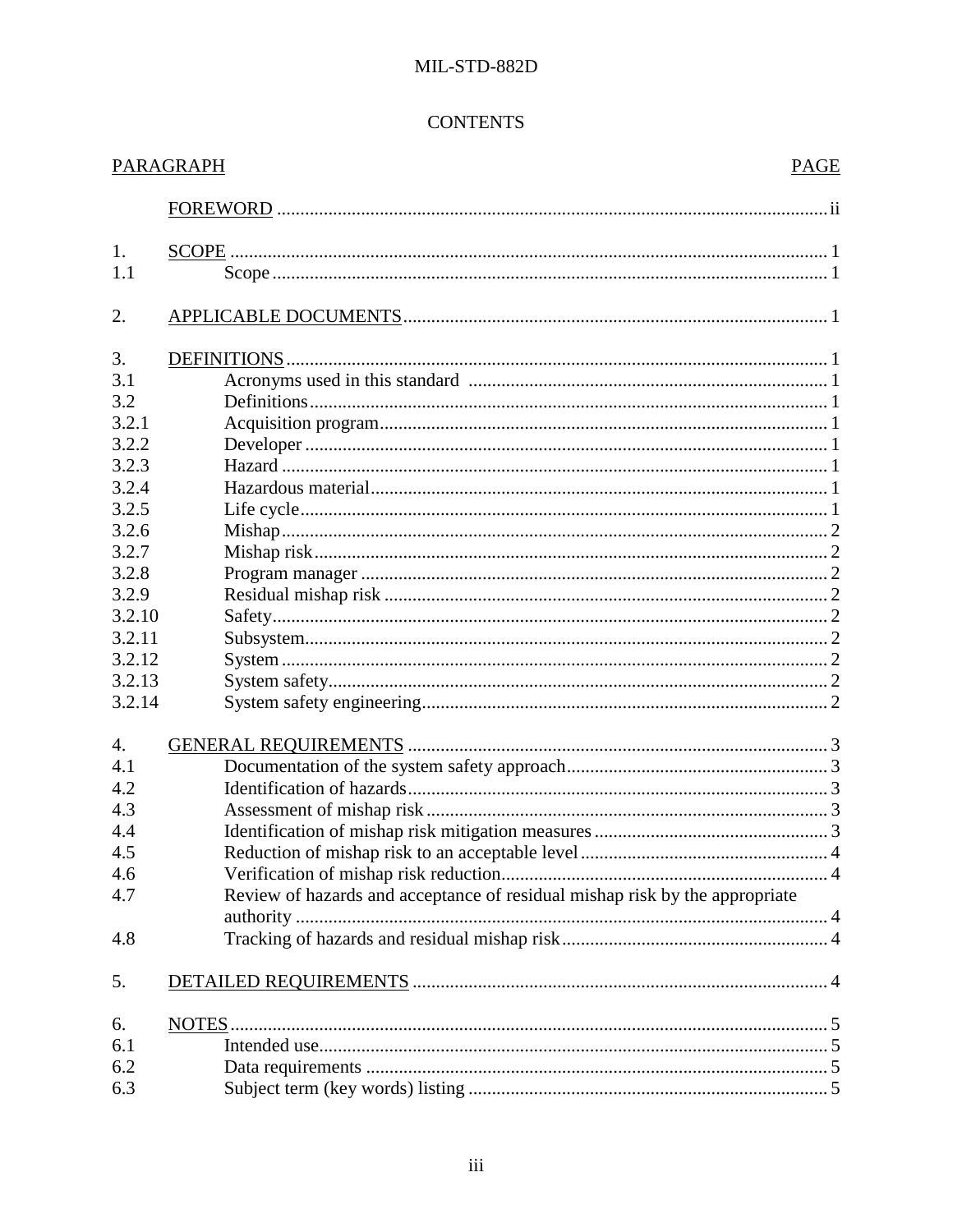| 6.4            |                                                                                     |  |
|----------------|-------------------------------------------------------------------------------------|--|
| 6.5            |                                                                                     |  |
| 6.6            |                                                                                     |  |
| 6.7            | Use of system safety data in certification and other specialized safety approvals 6 |  |
| 6.8            |                                                                                     |  |
| 6.9            |                                                                                     |  |
|                | <b>APPENDIXES</b>                                                                   |  |
| $\overline{A}$ |                                                                                     |  |
|                |                                                                                     |  |

# **TABLES**

| PAGE |
|------|
|      |
|      |
|      |
|      |
|      |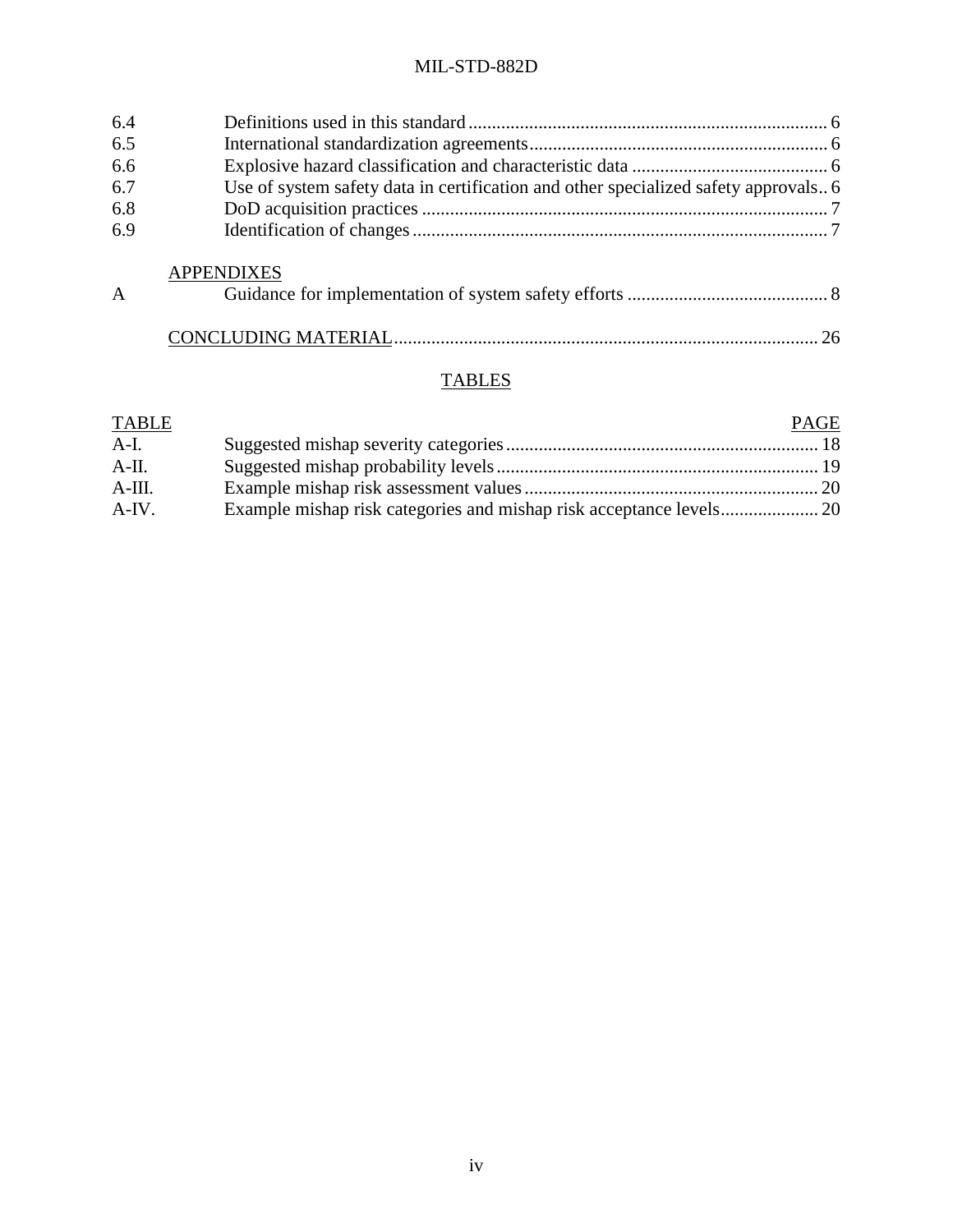#### 1. SCOPE

1.1 Scope. This document outlines a standard practice for conducting system safety.

The system safety practice as defined herein conforms to the acquisition procedures in DoD Regulation 5000.2-R and provides a consistent means of evaluating identified risks. Mishap risk must be identified, evaluated, and mitigated to a level acceptable (as defined by the system user or customer) to the appropriate authority and compliant with federal (and state where applicable) laws and regulations, Executive Orders, treaties, and agreements. Program trade studies associated with mitigating mishap risk must consider total life cycle cost in any decision. When requiring MIL-STD-882 in a solicitation or contract and no specific paragraphs of this standard are identified, then apply only those requirements presented in section 4.

#### 2. APPLICABLE DOCUMENTS

Sections 3, 4, and 5 of this standard contain no applicable documents. This section does not include documents cited in other sections of this standard or recommended for additional information or as examples.

#### 3. DEFINITIONS

3.1 Acronyms used in this standard. The acronyms used in this standard are defined as follows:

| a. AMSDL | Acquisition Management System & Data Requirement List      |
|----------|------------------------------------------------------------|
| b. ANSI  | <b>American National Standard Institute</b>                |
| c. DID   | Data Item Description                                      |
| d. DoD   | Department of Defense                                      |
| e. ESH   | Environmental, Safety, and Health                          |
| f. GEIA  | Government Electronic & Information Technology Association |
| g. MAIS  | Major Automated Information System                         |
| h. MDAP  | Major Defense Acquisition Program                          |
| i. USAF  | <b>United States Air Force</b>                             |
|          |                                                            |

3.2 Definitions. Within this document, the following definitions apply (see 6.4):

3.2.1 Acquisition program. A directed, funded effort designed to provide a new, improved, or continuing system in response to a validated operational need.

3.2.2 Developer. The individual or organization assigned responsibility for a development effort. Developers can be either internal to the government or contractors.

3.2.3 Hazard. Any real or potential condition that can cause injury, illness, or death to personnel; damage to or loss of a system, equipment or property; or damage to the environment.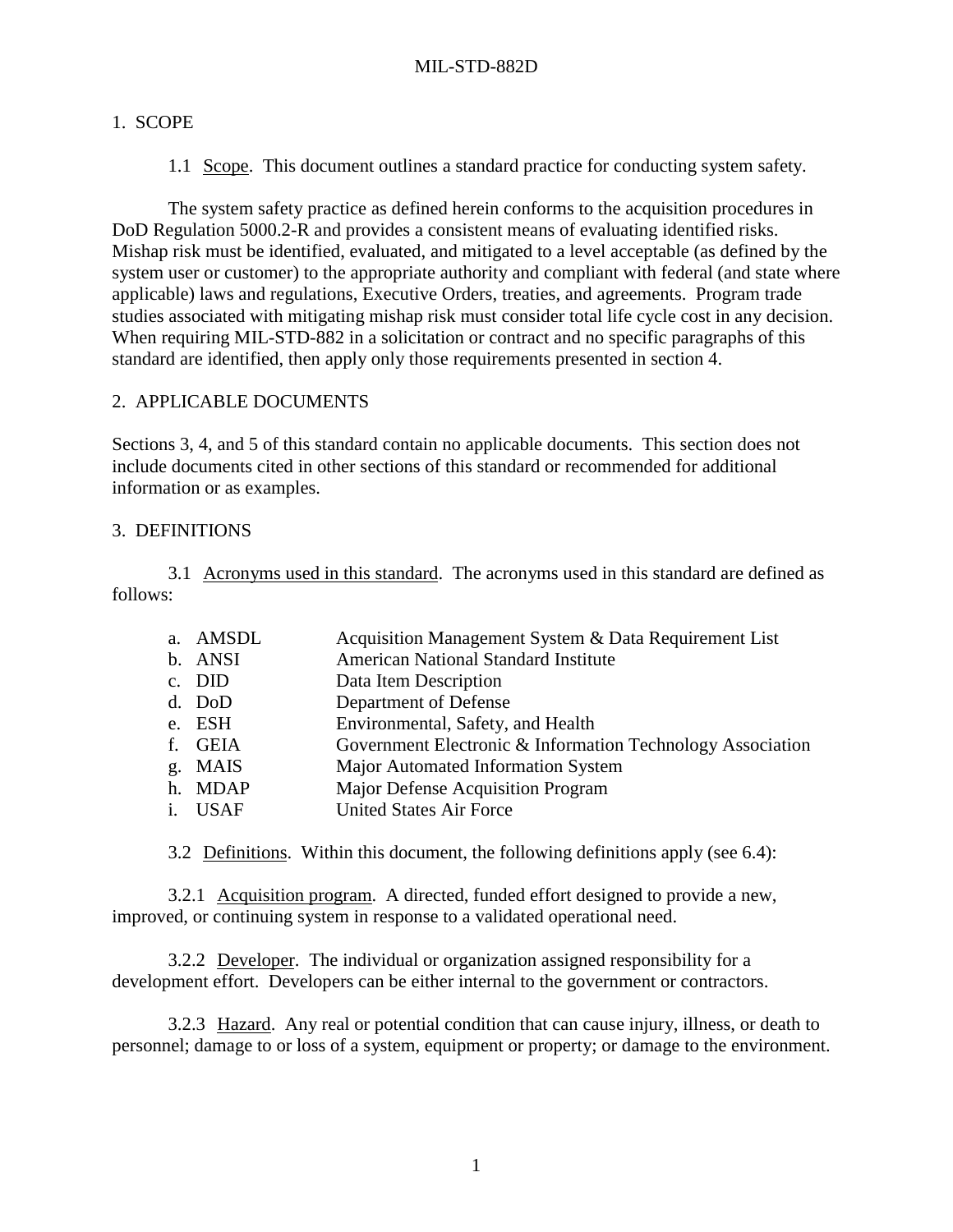3.2.4 Hazardous material. Any substance that, due to its chemical, physical, or biological nature, causes safety, public health, or environmental concerns that would require an elevated level of effort to manage.

3.2.5 Life cycle. All phases of the system's life including design, research, development, test and evaluation, production, deployment (inventory), operations and support, and disposal.

3.2.6 Mishap. An unplanned event or series of events resulting in death, injury, occupational illness, damage to or loss of equipment or property, or damage to the environment.

3.2.7 Mishap risk. An expression of the impact and possibility of a mishap in terms of potential mishap severity and probability of occurrence.

3.2.8 Program Manager (PM). A government official who is responsible for managing an acquisition program. Also, a general term of reference to those organizations directed by individual managers, exercising authority over the planning, direction, and control of tasks and associated functions essential for support of designated systems. This term will normally be used in lieu of any other titles, e.g.; system support manager, weapon program manager, system manager, and project manager.

3.2.9 Residual mishap risk. The remaining mishap risk that exists after all mitigation techniques have been implemented or exhausted, in accordance with the system safety design order of precedence (see 4.4).

3.2.10 Safety. Freedom from those conditions that can cause death, injury, occupational illness, damage to or loss of equipment or property, or damage to the environment.

3.2.11 Subsystem. A grouping of items satisfying a logical group of functions within a particular system.

3.2.12 System. An integrated composite of people, products, and processes that provide a capability to satisfy a stated need or objective.

3.2.13 System safety. The application of engineering and management principles, criteria, and techniques to achieve acceptable mishap risk, within the constraints of operational effectiveness and suitability, time, and cost, throughout all phases of the system life cycle.

3.2.14 System safety engineering. An engineering discipline that employs specialized professional knowledge and skills in applying scientific and engineering principles, criteria, and techniques to identify and eliminate hazards, in order to reduce the associated mishap risk.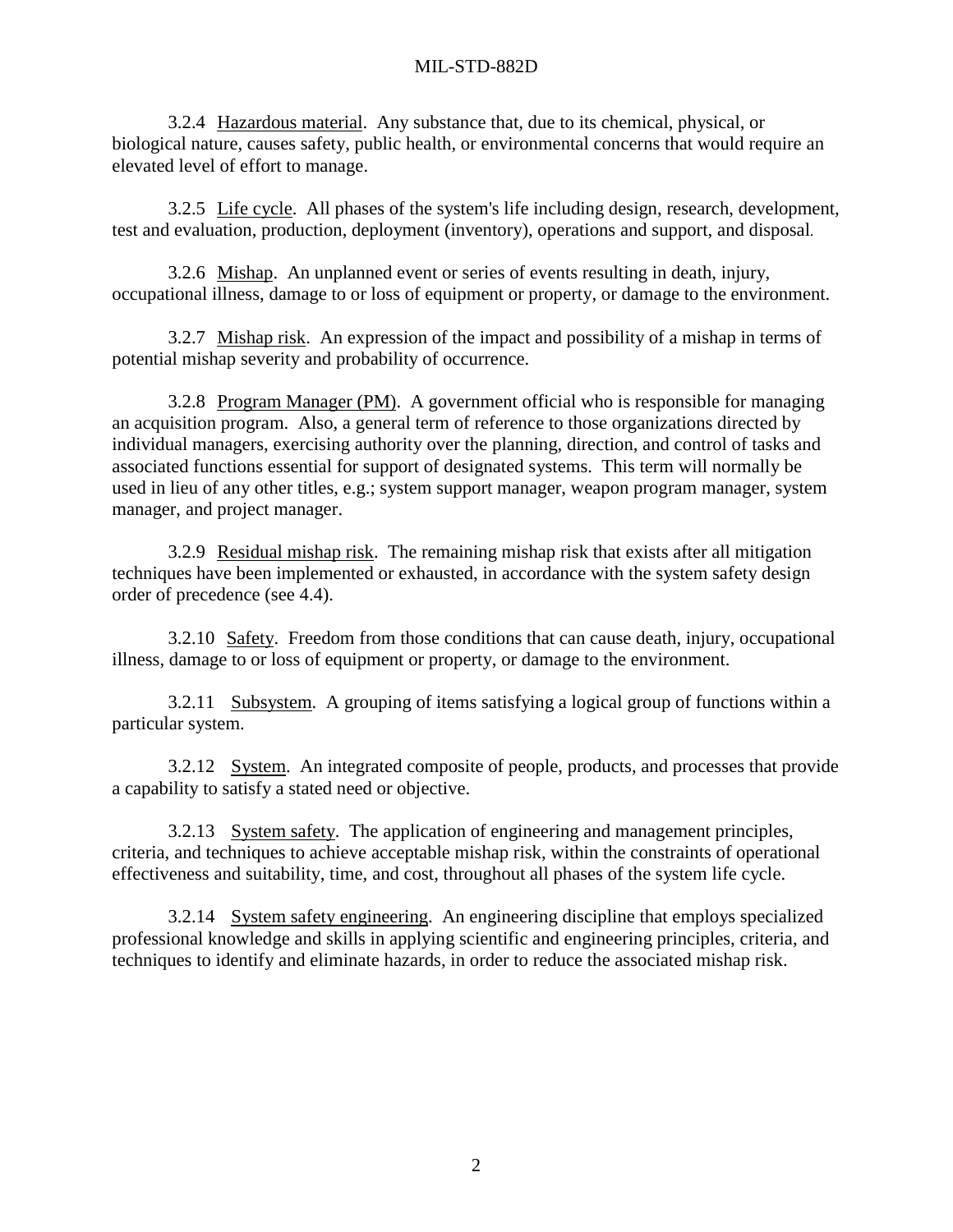#### 4. GENERAL REQUIREMENTS

This section defines the system safety requirements to perform throughout the life cycle for any system, new development, upgrade, modification, resolution of deficiencies, or technology development. When properly applied, these requirements should ensure the identification and understanding of all known hazards and their associated risks; and mishap risk eliminated or reduced to acceptable levels. The objective of system safety is to achieve acceptable mishap risk through a systematic approach of hazard analysis, risk assessment, and risk management. This document delineates the minimum mandatory requirements for an acceptable system safety program for any DoD system. When MIL-STD-882 is required in a solicitation or contract, but no specific references are included, then only the requirements in this section are applicable. System safety requirements consist of the following:

4.1 Documentation of the system safety approach. Document the developer's and program manager's approved system safety engineering approach. This documentation shall:

a. Describe the program's implementation using the requirements herein. Include identification of each hazard analysis and mishap risk assessment process used.

b. Include information on system safety integration into the overall program structure.

c. Define how hazards and residual mishap risk are communicated to and accepted by the appropriate risk acceptance authority (see 4.7) and how hazards and residual mishap risk will be tracked (see 4.8).

4.2 Identification of hazards. Identify hazards through a systematic hazard analysis process encompassing detailed analysis of system hardware and software, the environment (in which the system will exist), and the intended use or application. Consider and use historical hazard and mishap data, including lessons learned from other systems. Identification of hazards is a responsibility of all program members. During hazard identification, consider hazards that could occur over the system life cycle.

4.3 Assessment of mishap risk. Assess the severity and probability of the mishap risk associated with each identified hazard, i.e., determine the potential negative impact of the hazard on personnel, facilities, equipment, operations, the public, and the environment, as well as on the system itself. The tables in Appendix A are to be used unless otherwise specified.

4.4 Identification of mishap risk mitigation measures. Identify potential mishap risk mitigation alternatives and the expected effectiveness of each alternative or method. Mishap risk mitigation is an iterative process that culminates when the residual mishap risk has been reduced to a level acceptable to the appropriate authority. The system safety design order of precedence for mitigating identified hazards is:

a. Eliminate hazards through design selection. If unable to eliminate an identified hazard, reduce the associated mishap risk to an acceptable level through design selection.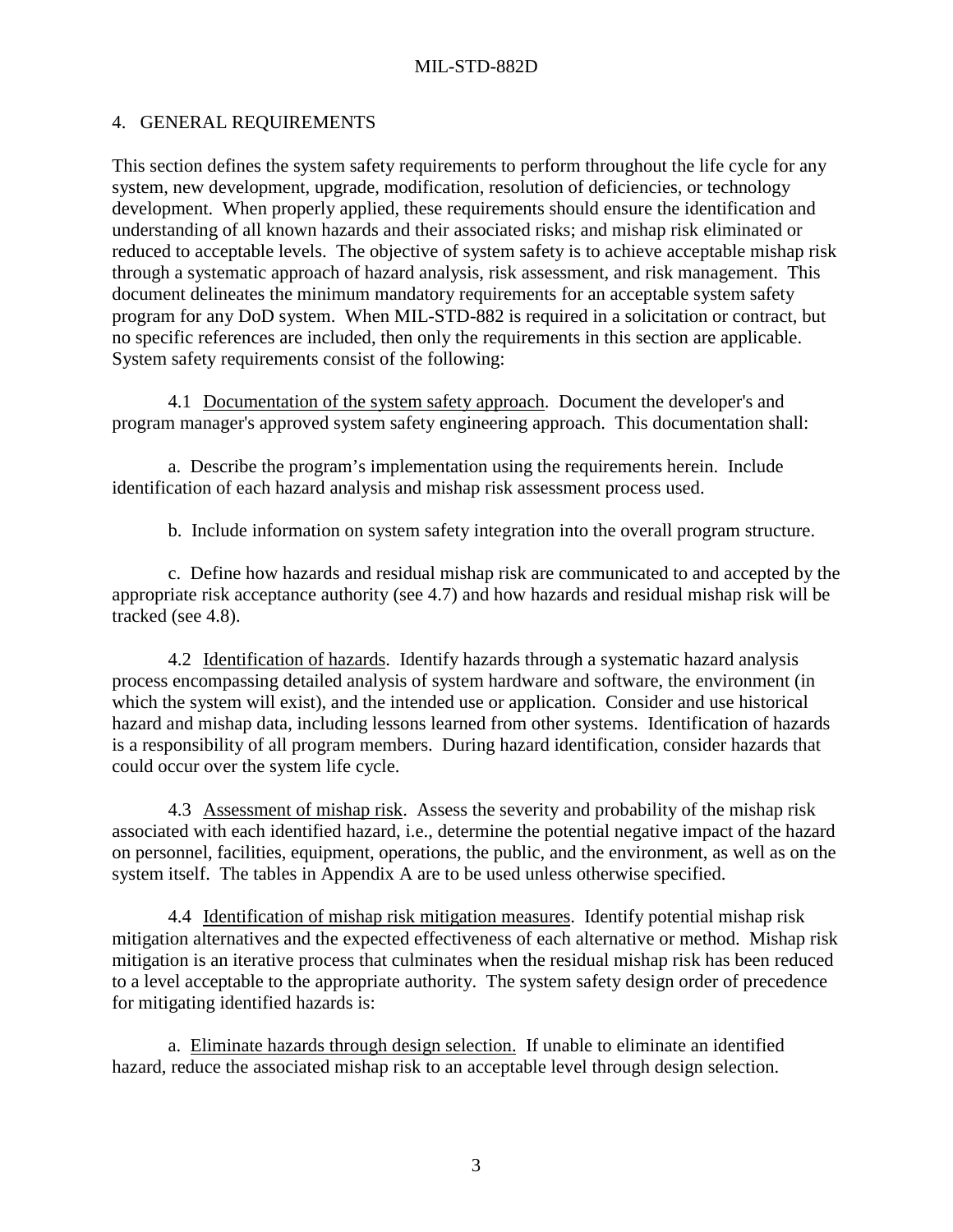b. Incorporate safety devices. If unable to eliminate the hazard through design selection, reduce the mishap risk to an acceptable level using protective safety features or devices.

c. Provide warning devices. If safety devices do not adequately lower the mishap risk of the hazard, include a detection and warning system to alert personnel to the particular hazard.

d. Develop procedures and training. Where it is impractical to eliminate hazards through design selection or to reduce the associated risk to an acceptable level with safety and warning devices, incorporate special procedures and training. Procedures may include the use of personal protective equipment. For hazards assigned Catastrophic or Critical mishap severity categories, avoid using warning, caution, or other written advisory as the only risk reduction method.

4.5 Reduction of mishap risk to an acceptable level. Reduce the mishap risk through a mitigation approach mutually agreed to by both the developer and the program manager. Communicate residual mishap risk and hazards to the associated test effort for verification.

4.6 Verification of mishap risk reduction. Verify the mishap risk reduction and mitigation through appropriate analysis, testing, or inspection. Document the determined residual mishap risk. Report all new hazards identified during testing to the program manager and the developer.

4.7 Review of hazards and acceptance of residual mishap risk by the appropriate authority. Notify the program manager of identified hazards and residual mishap risk. Unless otherwise specified, the suggested tables A-I through A-III of the appendix will be used to rank residual risk. The program manager shall ensure that remaining hazards and residual mishap risk are reviewed and accepted by the appropriate risk acceptance authority (ref. table A-IV). The appropriate risk acceptance authority will include the system user in the mishap risk review. The appropriate risk acceptance authority shall formally acknowledge and document acceptance of hazards and residual mishap risk.

4.8 Tracking of hazards, their closures, and residual mishap risk. Track hazards, their closure actions, and the residual mishap risk. Maintain a tracking system that includes hazards, their closure actions, and residual mishap risk throughout the system life cycle. The program manager shall keep the system user advised of the hazards and residual mishap risk.

# 5. DETAILED REQUIREMENTS

Program managers shall identify in the solicitation and system specification any specific system safety engineering requirements including risk assessment and acceptance, unique classifications and certifications (see 6.6 and 6.7), or any mishap reduction needs unique to their program. Additional information in developing program specific requirements is located in Appendix A.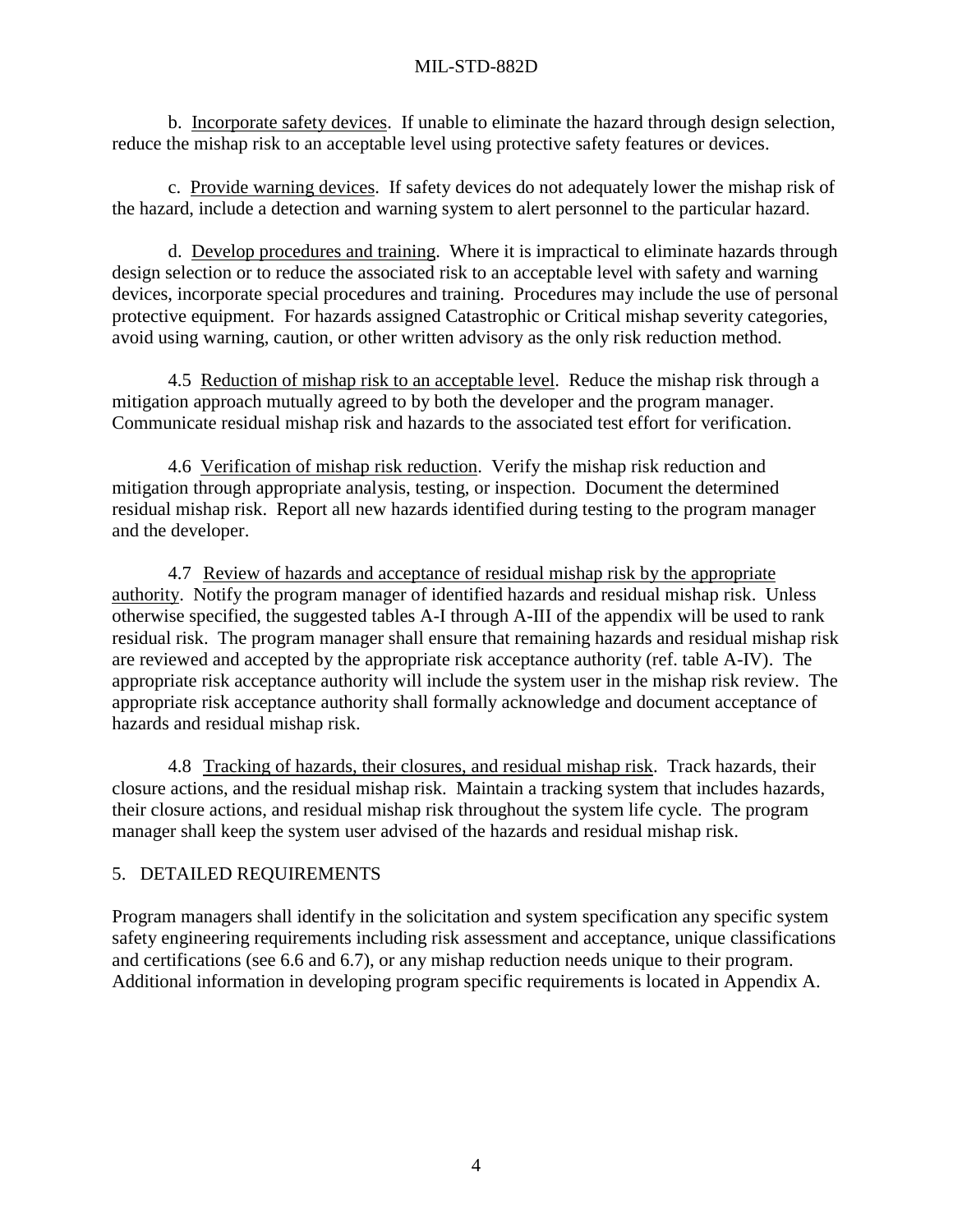#### 6. NOTES

(This section contains information of a general or explanatory nature that may be helpful, but is not mandatory.)

6.1 Intended use. This standard establishes a common basis for expectations of a properly executed system safety effort.

6.2 Data requirements. Hazard analysis data may be obtained from contracted sources by citing DI-MISC-80508, Technical Report - Study/Services. When it is necessary to obtain data, list the applicable Data Item Descriptions (DIDs) on the Contract Data Requirements List (DD Form 1423), except where the DoD Federal Acquisition Regulation Supplement exempts the requirement for a DD Form 1423. The developer and the program manager are encouraged to negotiate access to internal development data when hard copies are not necessary. They are also encouraged to request that any type of safety plan required to be provided by the contractor, be submitted with the proposal. It is further requested that any of the below listed data items be condensed into the statement of work and the resulting data delivered in one general type scientific report.

Current DIDs, that may be applicable to a system safety effort (check DoD 5010.12-L, Acquisition Management Systems and Data Requirements Control List (AMSDL) for the most current version before using), include:

| <b>DID</b> Number | <b>DID</b> Title                                        |
|-------------------|---------------------------------------------------------|
| DI-MISC-80043     | <b>Ammunition Data Card</b>                             |
| DI-SAFT-80101     | <b>System Safety Hazard Analysis Report</b>             |
| DI-SAFT-80102     | <b>Safety Assessment Report</b>                         |
| DI-SAFT-80103     | <b>Engineering Change Proposal System Safety Report</b> |
| DI-SAFT-80104     | Waiver or Deviation System Safety Report                |
| DI-SAFT-80105     | <b>System Safety Program Progress Report</b>            |
| DI-SAFT-80106     | Occupational Health Hazard Assessment                   |
| DI-SAFT-80184     | <b>Radiation Hazard Control Procedures</b>              |
| DI-MISC-80508     | <b>Technical Report - Study Services</b>                |
| DI SAFT-80931     | <b>Explosive Ordnance Disposal Data</b>                 |
| DI-SAFT-81065     | <b>Safety Studies Report</b>                            |
| DI-SAFT-81066     | <b>Safety Studies Plan</b>                              |
| DI-ADMN-81250     | <b>Conference Minutes</b>                               |
| DI-SAFT-81299     | <b>Explosive Hazard Classification Data</b>             |
| DI-SAFT-81300     | Mishap Risk Assessment Report                           |
| DI-ILSS-81495     | Failure Mode, Effects, Criticality Analysis Report      |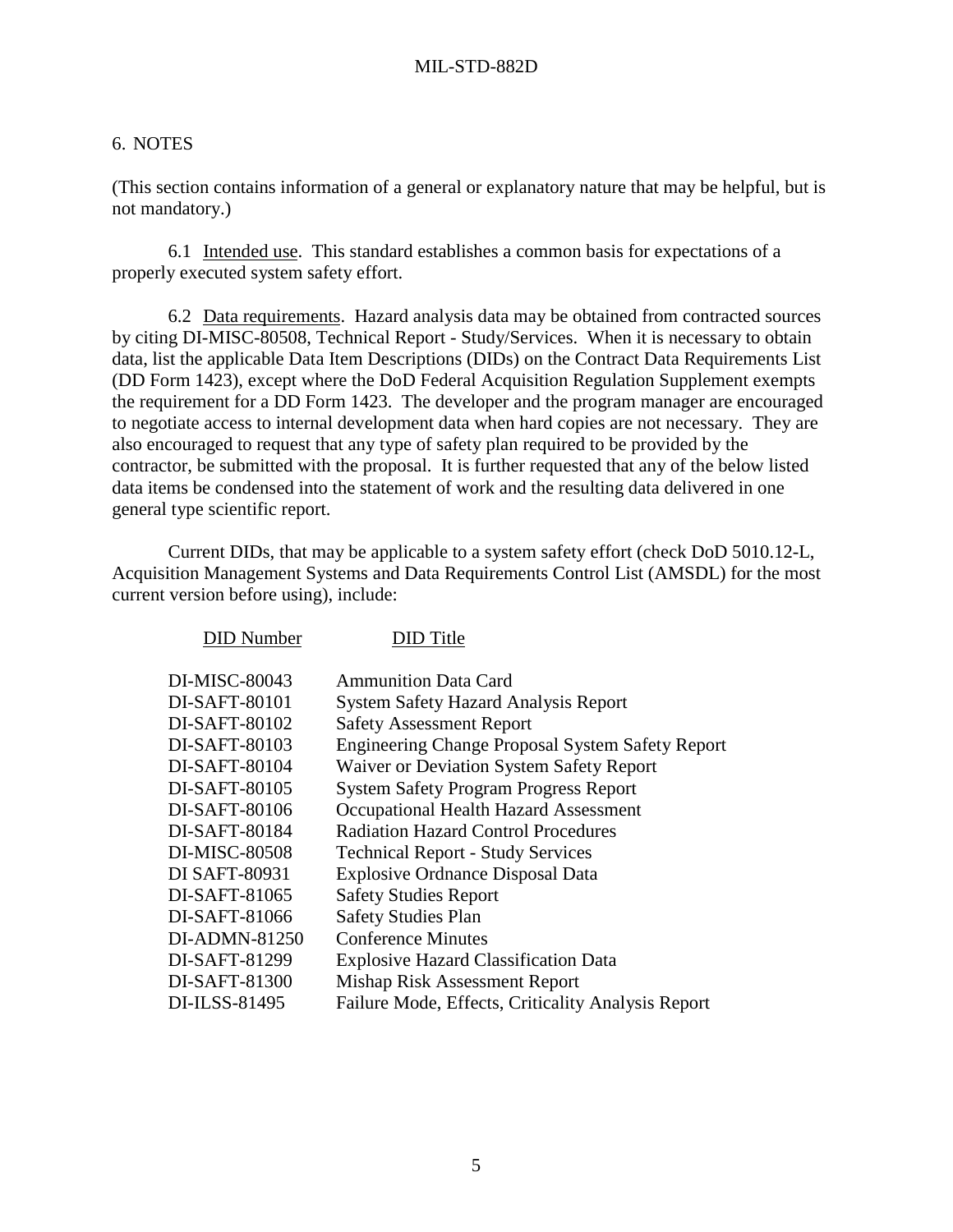6.3 Subject term (key word) listing.

Environmental Hazard Mishap Mishap probability levels Mishap risk Mishap severity categories Occupational Health Residual mishap risk System safety engineering

6.4 Definitions used in this standard. The definitions at 3.2 may be different from those used in other specialty areas. One must carefully check the specific definition of a term in question for its area of origination before applying the approach described in this document.

6.5 International standardization agreements. Certain provisions of this standard are the subject of international standardization agreements (AIR STD 20/23B, *Safety Design Requirements for Airborne Dispenser Weapons*, and STANAG No. 3786, *Safety Design Requirements for Airborne Dispenser Weapons*). When proposing amendment, revision, or cancellation of this standard that might modify the international agreement concerned, the preparing activity will take appropriate action through international standardization channels, including departmental standardization offices, to change the agreement or make other appropriate accommodations.

6.6 Explosive hazard classification and characteristic data. Any new or modified item of munitions or of an explosive nature that will be transported to or stored at a DoD installation or facility must first obtain an interim or final explosive hazard classification. The system safety effort should provide the data necessary for the program manager to obtain the necessary classification(s). These data should include identification of safety hazards involved in handling, shipping, and storage related to production, use, and disposal of the item.

6.7 Use of system safety data in certification and other specialized safety approvals. Hazard analyses are often required for many related certifications and specialized reviews. Examples of activities requiring data generated during a system safety effort include:

- a. Federal Aviation Agency airworthiness certification of designs and modifications
- b. DoD airworthiness determination
- c. Nuclear and non-nuclear munitions certification
- d. Flight readiness reviews
- e. Flight test safety review board reviews
- f. Nuclear Regulatory Commission licensing
- g. Department of Energy certification

Special safety-related approval authorities include USAF Radioisotope Committee, Weapon System Explosive Safety Review Board (Navy), Non-Nuclear Weapons and Explosives Safety Board (NNWESB), Army Fuze Safety Review Board, Triservice Laser Safety Review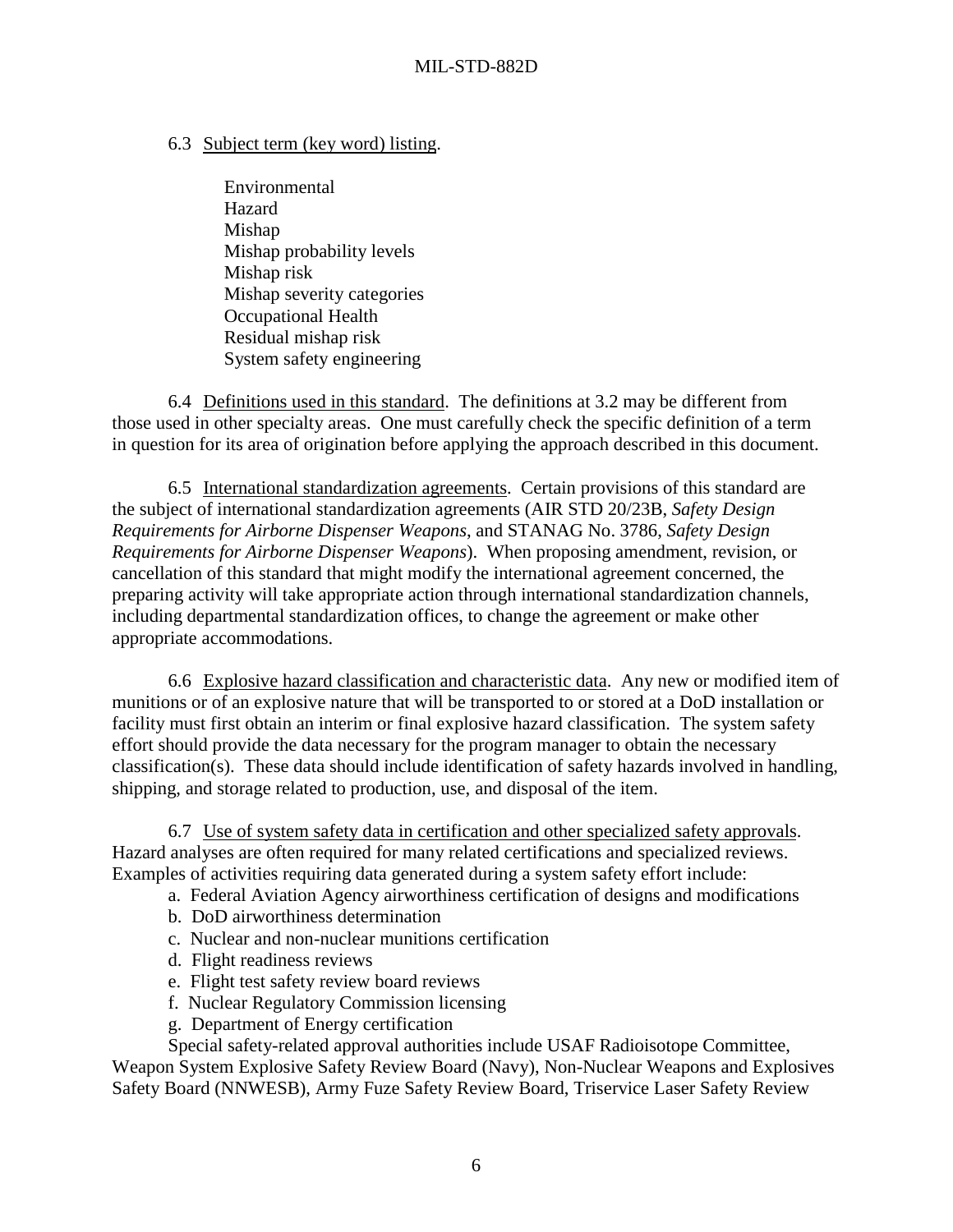Board, and the DoD Explosive Safety Board. Acquisition agencies should ensure that appropriate service safety agency approvals are obtained prior to use of new or modified weapons systems in an operational or test environment.

6.8 DoD acquisition practices. Information on DoD acquisition practices is presented in the *Defense Acquisition Deskbook* available from the Deskbook Joint Program Office, Wright-Patterson Air Force Base, Ohio. Nothing in the referenced information is considered additive to the requirements provided in this standard.

6.9 Identification of changes. Due to the extent of the changes, marginal notations are not used in this revision to identify changes with respect to the previous issue.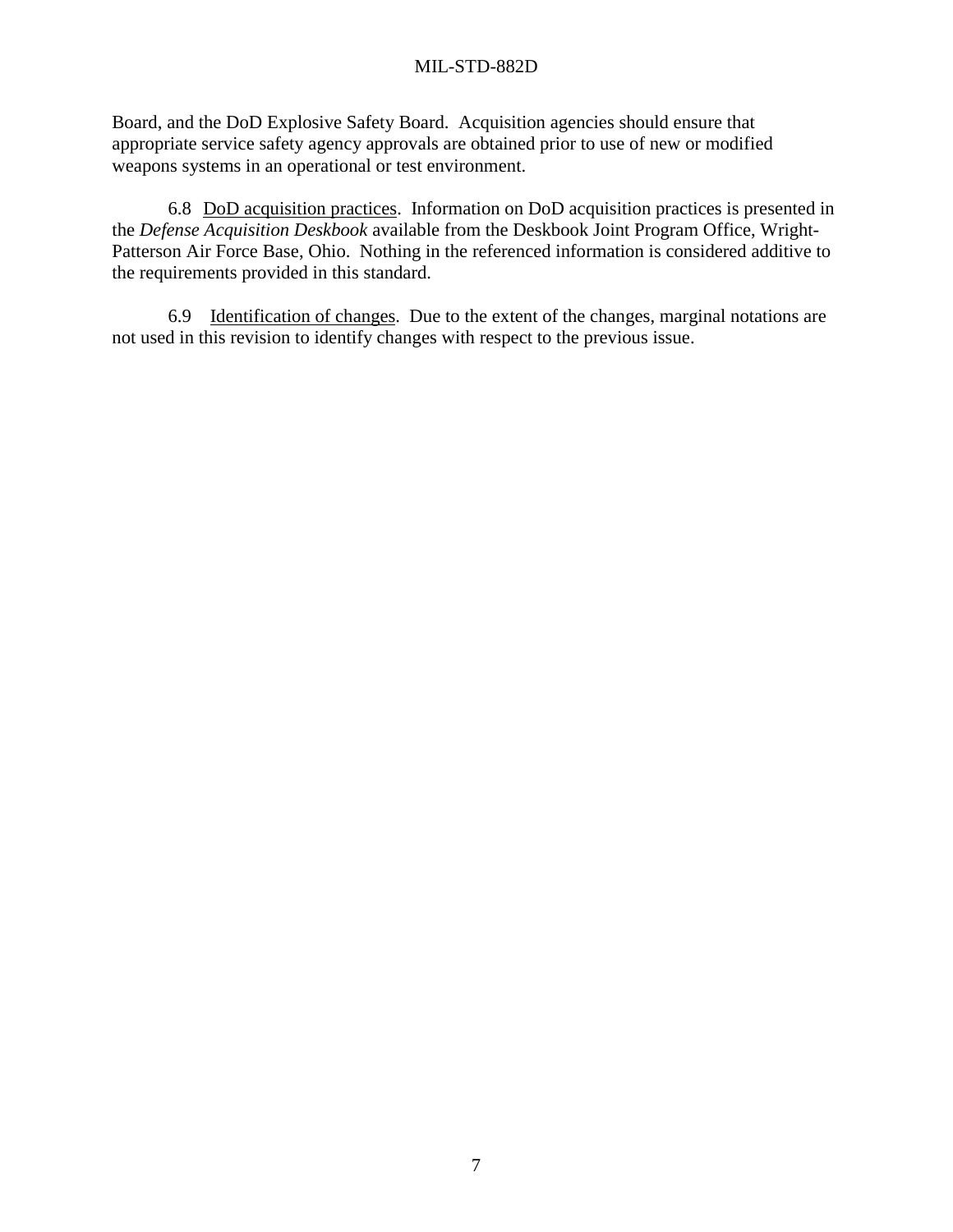#### GUIDANCE FOR IMPLEMENTATION OF A SYSTEM SAFETY EFFORT

A.1 SCOPE

A.1.1 Scope. This appendix provides rationale and guidance to fit the needs of most system safety efforts. It includes further explanation of the effort and activities available to meet the requirements described in section 4 of this standard. This appendix is not a mandatory part of this standard and is not to be included in solicitations by reference. However, program managers may extract portions of this appendix for inclusion in requirement documents and solicitations.

#### A.2 APPLICABLE DOCUMENTS

A.2.1 General. The documents listed in this section are referenced in sections A.3, A.4, and A.5. This section does not include documents cited in other sections of this appendix or recommended for additional information or as examples.

A.2.2 Government documents.

A.2.2.1 Specifications, standards, and handbooks. This section is not applicable to this appendix.

A.2.2.2 Other Government documents, drawings, and publications. The following other Government document forms a part of this document to the extent specified herein. Unless otherwise specified, the issue is that cited in the solicitation.

| DoD 5000.2-R | Mandatory Procedures for Major Defense Acquisition |
|--------------|----------------------------------------------------|
|              | Programs (MDAPs) and Major Automated Information   |
|              | System (MAIS) Acquisition Programs                 |

(Copies of DoD 5000.2-R are available from the Washington Headquarters Services, Directives and Records Branch (Directives Section), Washington, DC or from the DoD Acquisition Deskbook).

A.2.3 Non-Government publications. This section is not applicable to this appendix.

A.2.4 Order of precedence. Since this appendix is not mandatory, in event of a conflict between the text of this appendix and the reference cited herein, the text of the reference takes precedence. Nothing in this appendix supersedes applicable laws and regulations unless a specific exemption has been obtained.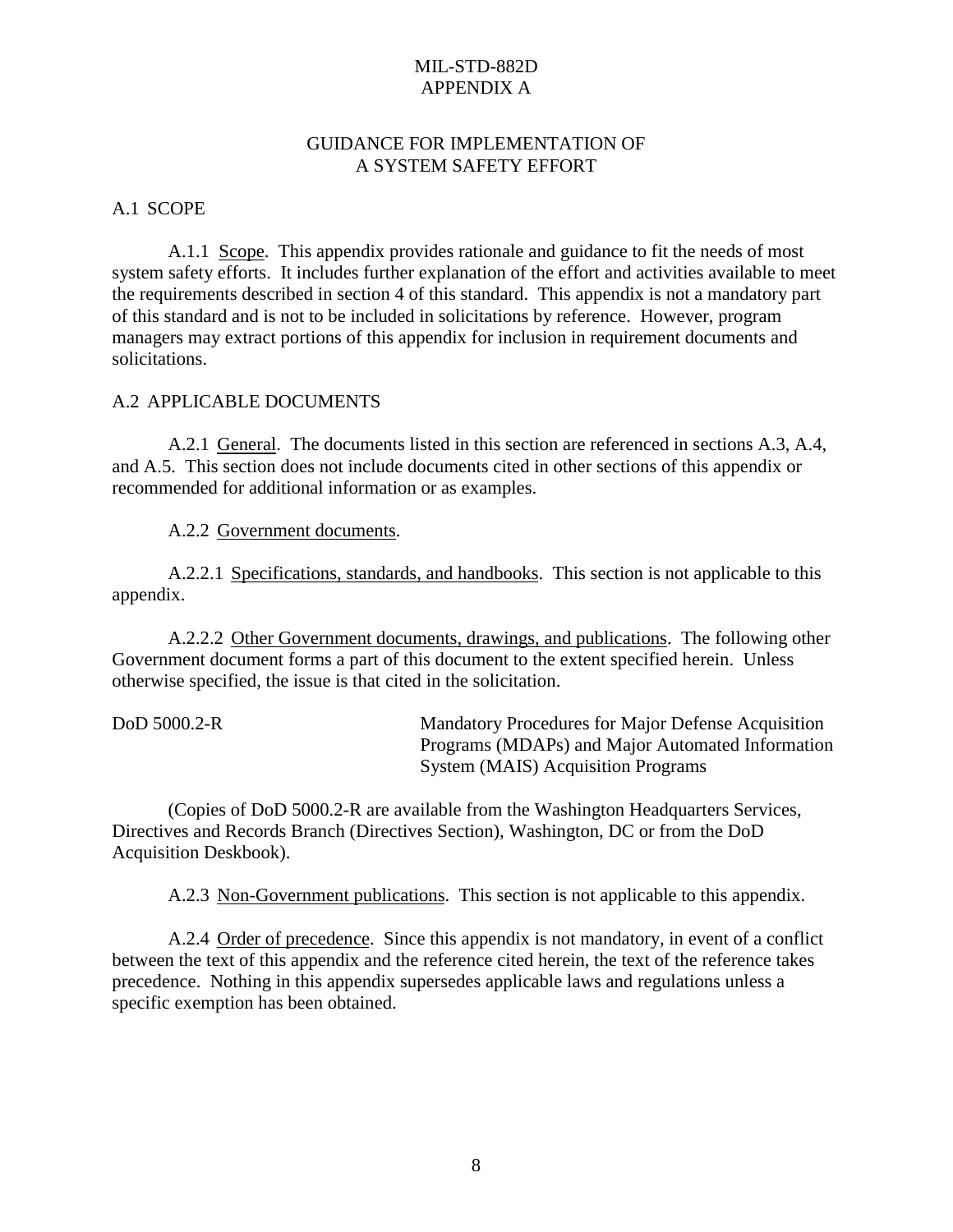#### A.3 DEFINITIONS

A.3.1 Acronyms used in this appendix. No additional acronyms are used in this appendix.

A.3.2 Definitions. Additional definitions that apply to this appendix:

A.3.2.1 Development agreement. The formal documentation of the agreed-upon tasks that the developer will execute for the program manager. For a commercial developer, this agreement usually is in the form of a written contract.

A.3.2.2 Fail-safe. A design feature that ensures the system remains safe, or in the event of a failure, causes the system to revert to a state that will not cause a mishap.

A.3.2.3 Health hazard assessment. The application of biomedical knowledge and principles to identify and eliminate or control health hazards associated with systems in direct support of the life-cycle management of materiel items.

A.3.2.4 Mishap probability. The aggregate probability of occurrence of the individual events/hazards that might create a specific mishap.

A.3.2.5 Mishap probability levels. An arbitrary categorization that provides a qualitative measure of the most reasonable likelihood of occurrence of a mishap resulting from personnel error, environmental conditions, design inadequacies, procedural deficiencies, or system, subsystem, or component failure or malfunction.

A.3.2.6 Mishap risk assessment.The process of characterizing hazards within risk areas and critical technical processes, analyzing them for their potential mishap severity and probabilities of occurrence, and prioritizing them for risk mitigation actions.

A.3.2.7 Mishap risk categories. An arbitrary categorization of mishap risk assessment values often used to generate specific action such as mandatory reporting of certain hazards to management for action, or formal acceptance of the associated mishap risk.

A.3.2.8 Mishap severity. An assessment of the consequences of the most reasonable credible mishap that could be caused by a specific hazard.

A.3.2.9 Mishap severity category. An arbitrary categorization that provides a qualitative measure of the most reasonable credible mishap resulting from personnel error, environmental conditions, design inadequacies, procedural deficiencies, or system, subsystem, or component failure or malfunction.

A.3.2.10 Safety critical. A term applied to any condition, event, operation, process, or item whose proper recognition, control, performance, or tolerance is essential to safe system operation and support (e.g., safety critical function, safety critical path, or safety critical component).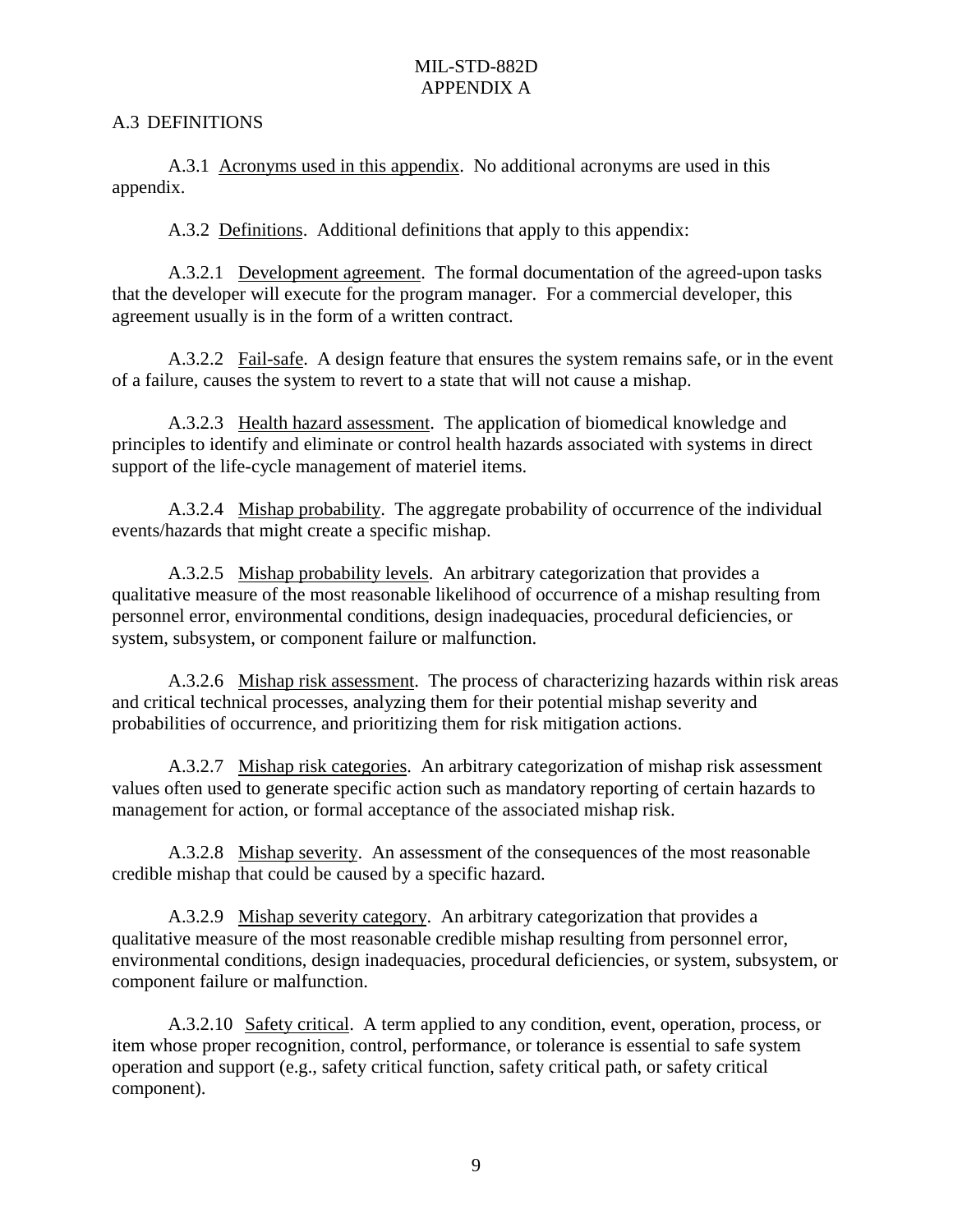A.3.2.11 System safety management. All plans and actions taken to identify, assess, mitigate, and continuously track, control, and document environmental, safety, and health mishap risks encountered in the development, test, acquisition, use, and disposal of DoD weapon systems, subsystems, equipment, and facilities.

#### A.4 GENERAL REQUIREMENTS

A.4.1 General. System safety applies engineering and management principles, criteria, and techniques to achieve acceptable mishap risk, within the constraints of operational effectiveness, time, and cost, throughout all phases of the system life cycle. It draws upon professional knowledge and specialized skills in the mathematical, physical, and scientific disciplines, together with the principles and methods of engineering design and analysis, to specify and evaluate the environmental, safety, and health mishap risk associated with a system. Experience indicates that the degree of safety achieved in a system is directly dependent upon the emphasis given. The program manager and the developer must apply this emphasis during all phases of the system's life cycle. A safe design is a prerequisite for safe operations, with the goal being to produce an inherently safe product that will have the minimum safety-imposed operational restrictions.

A.4.1.1 System safety in environmental and health hazard management. DoD 5000.2-R has directed the integration of environmental, safety, and health hazard management into the systems engineering process. While environmental and health hazard management are normally associated with the application of statutory direction and requirements, the management of mishap risk associated with actual environmental and health hazards is directly addressed by the system safety approach. Therefore, environmental and health hazards can be analyzed and managed with the same tools as any other hazard, whether they affect equipment, the environment, or personnel.

A.4.2 Purpose (see 1.1). All DoD program managers shall establish and execute programs that manage the probability and severity of all hazards for their systems (DoD 5000.2-R). Provision for system safety requirements and effort as defined by this standard should be included in all applicable contracts negotiated by DoD. These contracts include those negotiated within each DoD agency, by one DoD agency for another, and by DoD for other Government agencies. In addition, each DoD in-house program will address system safety.

A.4.2.1 Solicitations and contracts. Apply the requirements of section 4 to acquisitions. Incorporate MIL-STD-882 in the list of contractual compliance documents, and include the potential of a developer to execute section 4 requirements as source selection evaluation criteria. Developers are encouraged to submit with their proposal a preliminary plan that describes the system safety effort required for the requested program. When directed by the program manager, attach this preliminary plan to the contract or reference it within the statement of work; so it becomes the basis for a contractual system safety program.

A.4.3 System safety planning. Before formally documenting the system safety approach, the program manager, in concert with systems engineering and associated system safety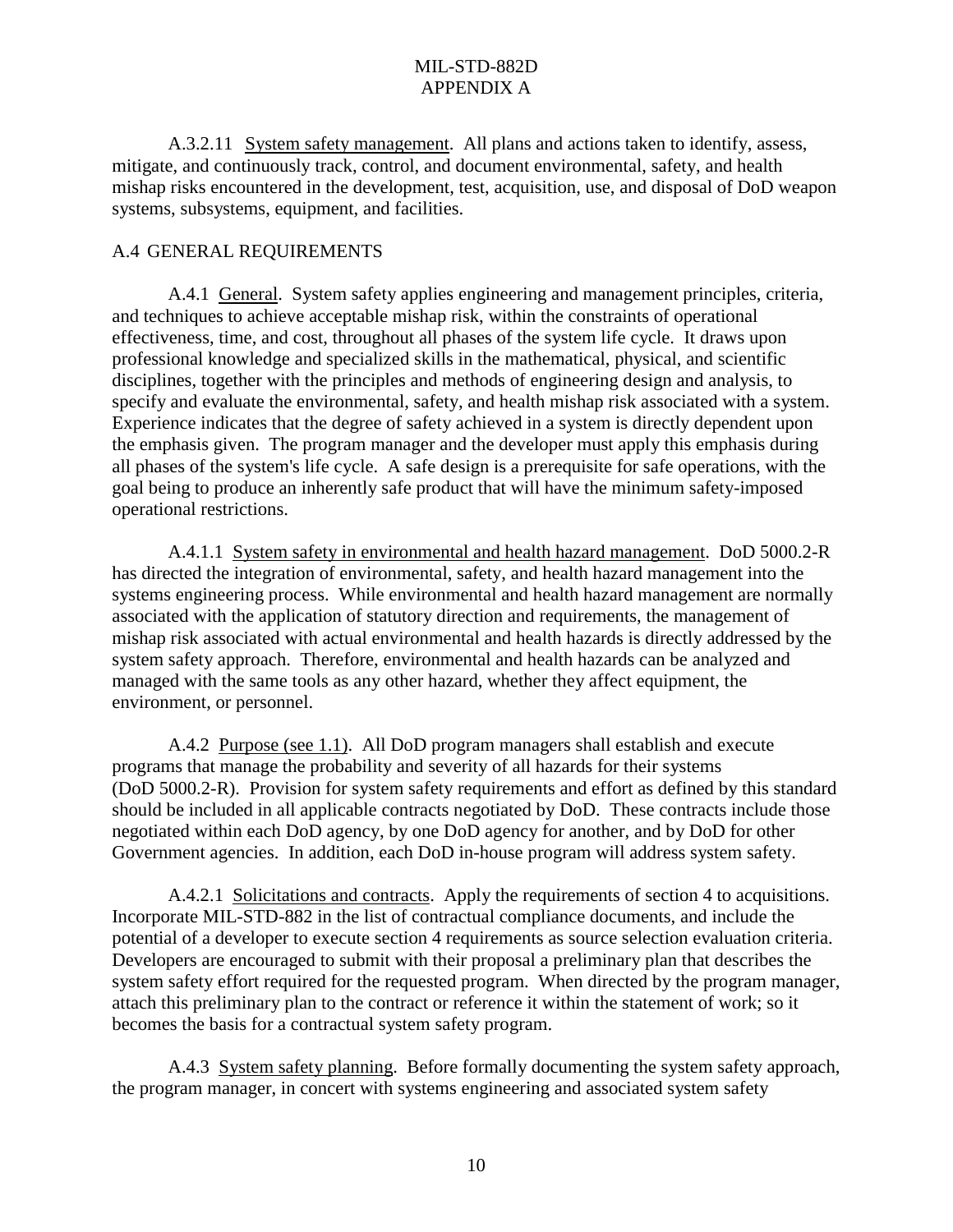professionals, must determine what system safety effort is necessary to meet program and regulatory requirements. This effort will be built around the requirements set forth in section 4 and includes developing a planned approach for safety task accomplishment, providing qualified people to accomplish the tasks, establishing the authority for implementing the safety tasks through all levels of management, and allocating appropriate resources to ensure that the safety tasks are completed.

A.4.3.1 System safety planning subtasks. System safety planning subtasks should:

a. Establish specific safety performance requirements (see A.4.3.2) based on overall program requirements and system user inputs.

b. Establish a system safety organization or function and the required lines of communication with associated organizations (government and contractor). Establish interfaces between system safety and other functional elements of the program, as well as with other safety and engineering disciplines (such as nuclear, range, explosive, chemical, and biological). Designate the organizational unit responsible for executing each safety task. Establish the authority for resolution of identified hazards.

c. Establish system safety milestones and relate these to major program milestones, program element responsibility, and required inputs and outputs.

d. Establish an incident alerting/notification, investigation, and reporting process, to include notification of the program manager.

e. Establish an acceptable level of mishap risk, mishap probability and severity thresholds, and documentation requirements (including but not limited to hazards and residual mishap risk).

f. Establish an approach and methodology for reporting to the program manager the following minimum information:

(1) Safety critical characteristics and features.

(2) Operating, maintenance, and overhaul safety requirements.

(3) Measures used to eliminate or mitigate hazards.

(4) Acquisition management of hazardous materials.

g. Establish the method for the formal acceptance and documenting of residual mishap risks and the associated hazards.

h. Establish the method for communicating hazards, the associated risks, and residual mishap risk to the system user.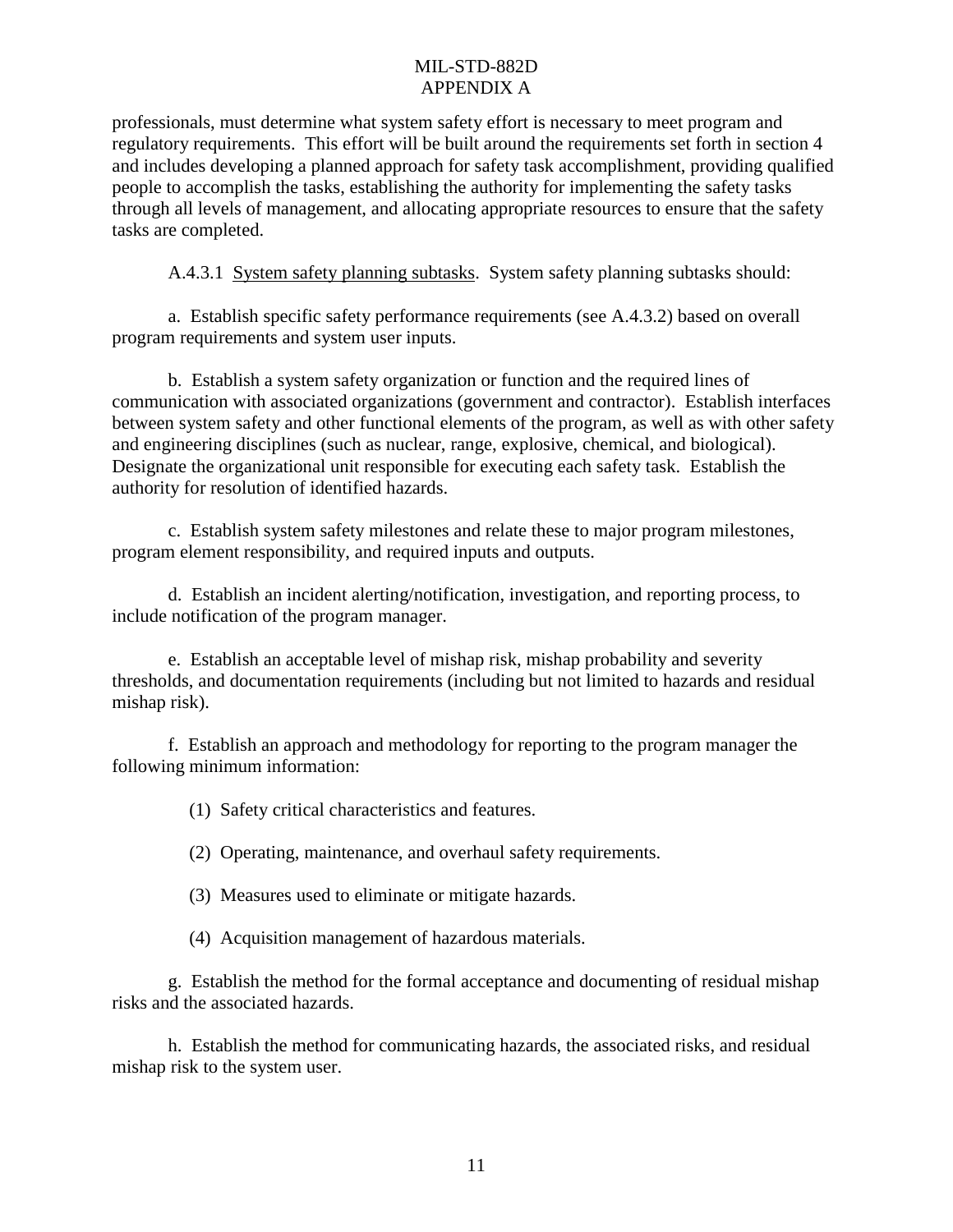i. Specify requirements for other specialized safety approvals (e.g., nuclear, range, explosive, chemical, biological, electromagnetic radiation, and lasers) as necessary (reference 6.6 and 6.7).

A.4.3.2 Safety performance requirements. These are the general safety requirements needed to meet the core program objectives. The more closely these requirements relate to a given program, the more easily the designers can incorporate them into the system. In the appropriate system specifications, incorporate the safety performance requirements that are applicable, and the specific risk levels considered acceptable for the system. Acceptable risk levels can be defined in terms of: a hazard category developed through a mishap risk assessment matrix; an overall system mishap rate; demonstration of controls required to preclude unacceptable conditions; satisfaction of specified standards and regulatory requirements; or other suitable mishap risk assessment procedures. Listed below are examples of safety performance statements.

a. Quantitative requirements. Quantitative requirements are usually expressed as a failure or mishap rate, such as "The catastrophic system mishap rate shall not exceed x.xx  $X$  10<sup>-y</sup> per operational hour."

b. Mishap risk requirements. Mishap risk requirements could be expressed as "No hazards assigned a Catastrophic mishap severity are acceptable." Mishap risk requirements could also be expressed as a level defined by a mishap risk assessment (see A.4.4.3.2.3), such as "No Category 3 or higher mishap risks are acceptable."

c. Standardization requirements. Standardization requirements are expressed relative to a known standard that is relevant to the system being developed. Examples include: "The system will comply with the laws of the State of XXXXX and be operable on the highways of the State of XXXXX" or "The system will be designed to meet ANSI Std XXX as a minimum."

A.4.3.3 Safety design requirements. The program manager, in concert with the chief engineer and utilizing systems engineering and associated system safety professionals, should establish specific safety design requirements for the overall system. The objective of safety design requirements is to achieve acceptable mishap risk through a systematic application of design guidance from standards, specifications, regulations, design handbooks, safety design checklists, and other sources. Review these for safety design parameters and acceptance criteria applicable to the system. Safety design requirements derived from the selected parameters, as well as any associated acceptance criteria, are included in the system specification. Expand these requirements and criteria for inclusion in the associated follow-on or lower level specifications. See general safety system design requirements below.

a. Hazardous material use is minimized, eliminated, or associated mishap risks are reduced through design, including material selection or substitution. When using potentially hazardous materials, select those materials that pose the least risk throughout the life cycle of the system.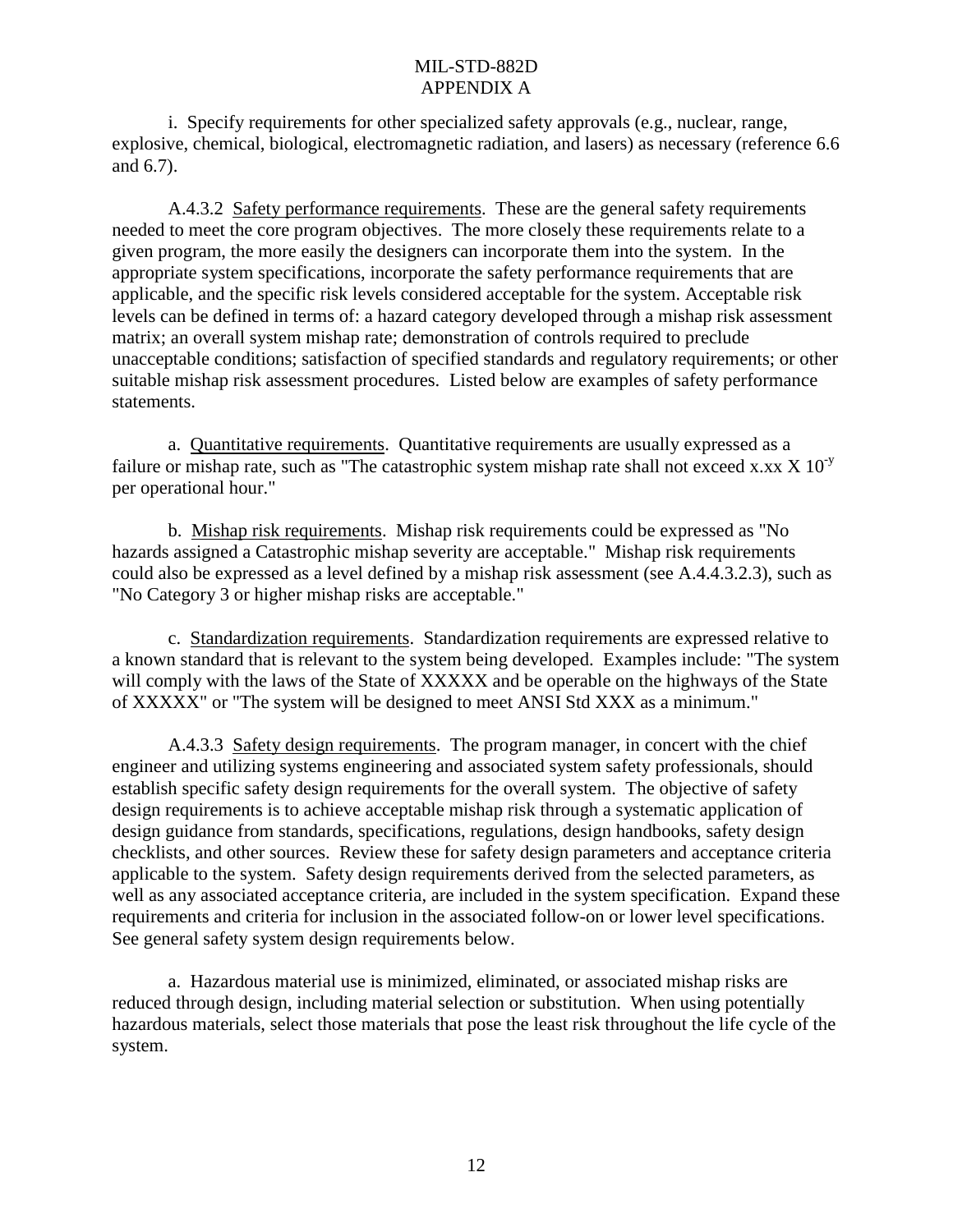b. Hazardous substances, components, and operations are isolated from other activities, areas, personnel, and incompatible materials.

c. Equipment is located so that access during operations, servicing, repair, or adjustment minimizes personnel exposure to hazards (e.g., hazardous substances, high voltage, electromagnetic radiation, and cutting and puncturing surfaces).

d. Protect power sources, controls, and critical components of redundant subsystems by physical separation or shielding, or by other acceptable methods.

f. Consider safety devices that will minimize mishap risk (e.g., interlocks, redundancy, fail safe design, system protection, fire suppression, and protective measures such as clothing, equipment, devices, and procedures) for hazards that cannot be eliminated. Make provisions for periodic functional checks of safety devices when applicable.

g. System disposal (including explosive ordnance disposal) and demilitarization are considered in the design.

h. Implement warning signals to minimize the probability of incorrect personnel reaction to those signals, and standardize within like types of systems.

i. Provide warning and cautionary notes in assembly, operation, and maintenance instructions; and provide distinctive markings on hazardous components, equipment, and facilities to ensure personnel and equipment protection when no alternate design approach can eliminate a hazard. Use standard warning and cautionary notations where multiple applications occur. Standardize notations in accordance with commonly accepted commercial practice or, if none exists, normal military procedures. Do not use warning, caution, or other written advisory as the only risk reduction method for hazards assigned to Catastrophic or Critical mishap severity categories.

j. Safety critical tasks may require personnel proficiency; if so, the developer should propose a proficiency certification process to be used.

k. Severity of injury or damage to equipment or the environment as a result of a mishap is minimized.

l. Inadequate or overly restrictive requirements regarding safety are not included in the system specification.

m. Acceptable risk is achieved in implementing new technology, materials, or designs in an item's production, test, and operation. Changes to design, configuration, production, or mission requirements (including any resulting system modifications and upgrades, retrofits, insertions of new technologies or materials, or use of new production or test techniques) are accomplished in a manner that maintains an acceptable level of mishap risk. Changes to the environment in which the system operates are analyzed to identify and mitigate any resulting hazards or changes in mishap risks.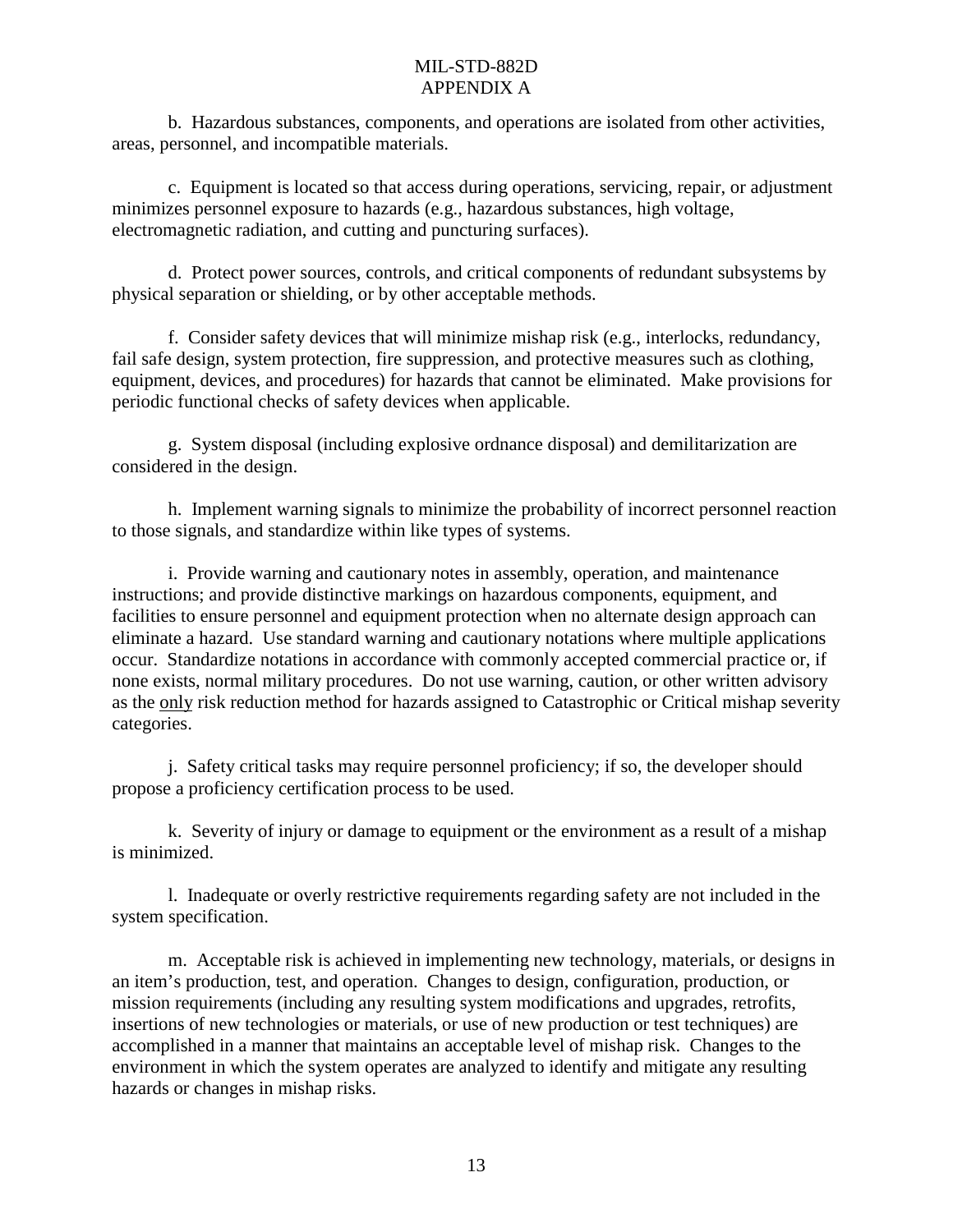A.4.3.3.1 Some program managers include the following conditions in their solicitation, system specification, or contract as requirements for the system design. These condition statements are used optionally as supplemental requirements based on specific program needs.

A.4.3.3.1.1 Unacceptable conditions. The following safety critical conditions are considered unacceptable for development efforts. Positive action and verified implementation is required to reduce the mishap risk associated with these situations to a level acceptable to the program manager.

a. Single component failure, common mode failure, human error, or a design feature that could cause a mishap of Catastrophic or Critical mishap severity catagories.

b. Dual independent component failures, dual independent human errors, or a combination of a component failure and a human error involving safety critical command and control functions, which could cause a mishap of Catastrophic or Critical mishap severity catagories.

c. Generation of hazardous radiation or energy, when no provisions have been made to protect personnel or sensitive subsystems from damage or adverse effects.

d. Packaging or handling procedures and characteristics that could cause a mishap for which no controls have been provided to protect personnel or sensitive equipment.

e. Hazard categories that are specified as unacceptable in the development agreement.

A.4.3.3.1.2 Acceptable conditions. The following approaches are considered acceptable for correcting unacceptable conditions and will require no further analysis once mitigating actions are implemented and verified.

a. For non-safety critical command and control functions: a system design that requires two or more independent human errors, or that requires two or more independent failures, or a combination of independent failure and human error.

b. For safety critical command and control functions: a system design that requires at least three independent failures, or three independent human errors, or a combination of three independent failures and human errors.

c. System designs that positively prevent errors in assembly, installation, or connections that could result in a mishap.

d. System designs that positively prevent damage propagation from one component to another or prevent sufficient energy propagation to cause a mishap.

e. System design limitations on operation, interaction, or sequencing that preclude occurrence of a mishap.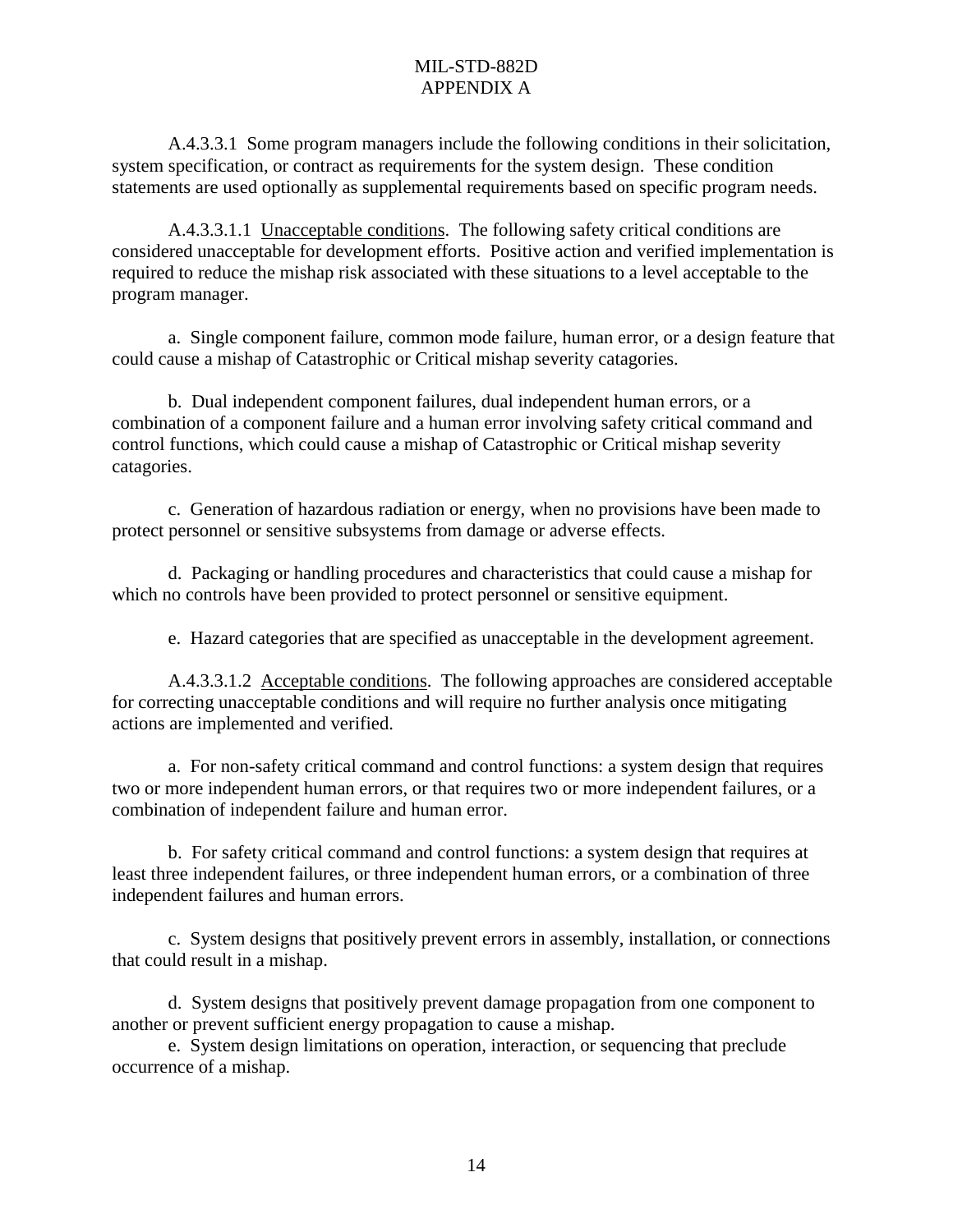f. System designs that provide an approved safety factor, or a fixed design allowance that limits, to an acceptable level, possibilities of structural failure or release of energy sufficient to cause a mishap.

g. System designs that control energy build-up that could potentially cause a mishap (e.g., fuses, relief valves, or electrical explosion proofing).

h. System designs where component failure can be temporarily tolerated because of residual strength or alternate operating paths, so that operations can continue with a reduced but acceptable safety margin.

i. System designs that positively alert the controlling personnel to a hazardous situation where the capability for operator reaction has been provided.

j. System designs that limit or control the use of hazardous materials.

A.4.3.4 Elements of an effective system safety effort. Elements of an effective system safety effort include:

a. Management is always aware of the mishap risks associated with the system, and formally documents this awareness. Hazards associated with the system are identified, assessed, tracked, monitored, and the associated risks are either eliminated or controlled to an acceptable level throughout the life cycle. Identify and archive those actions taken to eliminate or reduce mishap risk for tracking and lessons learned purposes.

b. Historical hazard and mishap data, including lessons learned from other systems, are considered and used.

c. Environmental protection, safety, and occupational health, consistent with mission requirements, are designed into the system in a timely, cost-effective manner. Inclusion of the appropriate safety features is accomplished during the applicable phases of the system life cycle.

d. Mishap risk resulting from harmful environmental conditions (e.g., temperature, pressure, noise, toxicity, acceleration, and vibration) and human error in system operation and support is minimized.

e. System users are kept abreast of the safety of the system and included in the safety decision process.

A.4.4 System safety engineering effort. As stated in section 4, a system safety engineering effort consists of eight main requirements. The following paragraphs provide further descriptions on what efforts are typically expected due to each of the system safety requirements listed in section 4.

A.4.4.1 Documentation of the system safety approach. The documentation of the system safety approach should describe the planned tasks and activities of system safety management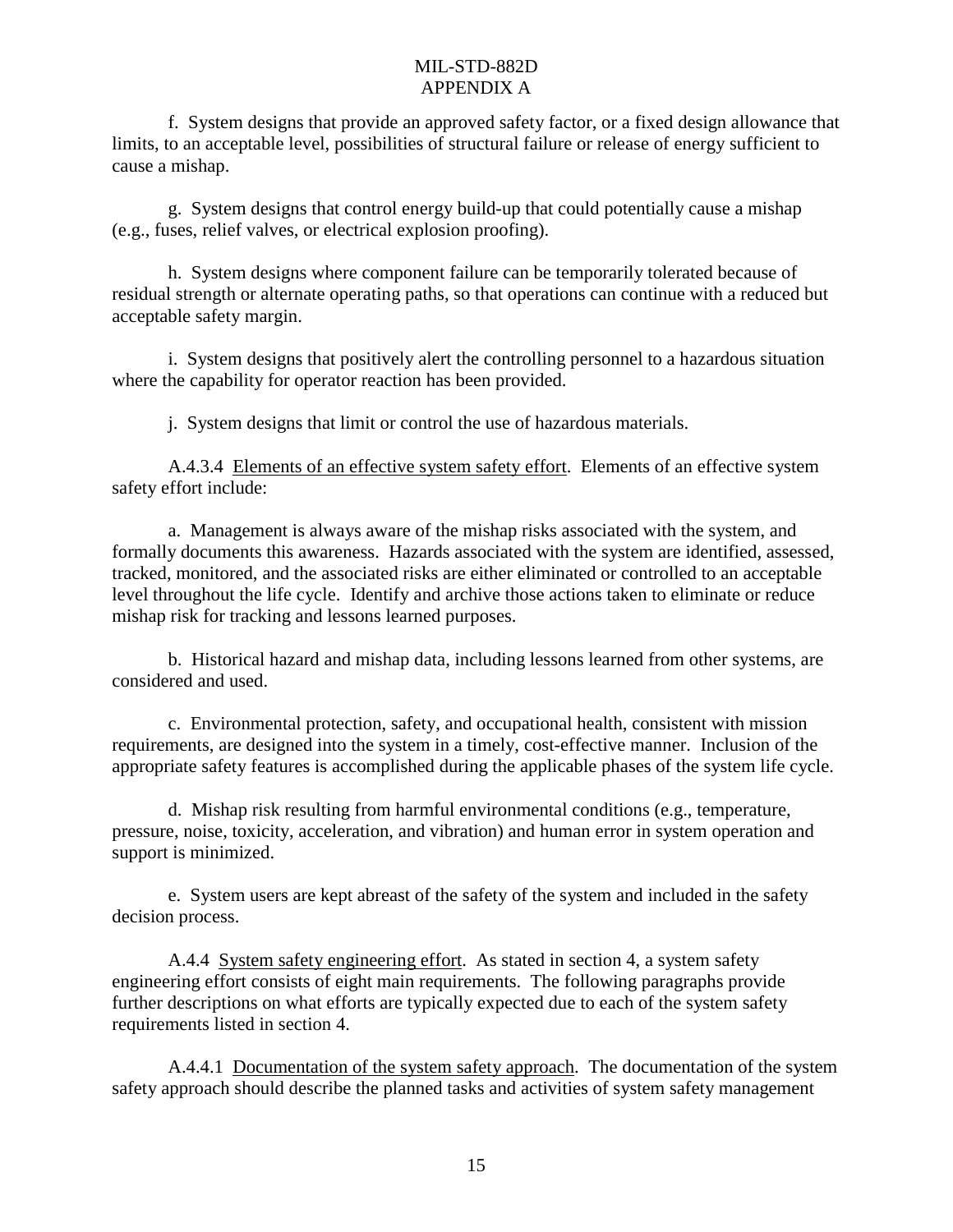and system engineering required to identify, evaluate, and eliminate or control hazards, or to reduce the residual mishap risk to a level acceptable throughout the system life cycle. The documentation should describe, as a minimum, the four elements of an effective system safety effort: a planned approach for task accomplishment, qualified people to accomplish tasks, the authority to implement tasks through all levels of management, and the appropriate commitment of resources (both manning and funding) to ensure that safety tasks are completed. Specifically, the documentation should:

a. Describe the scope of the overall system program and the related system safety effort. Define system safety program milestones. Relate these to major program milestones, program element responsibility, and required inputs and outputs.

b. Describe the safety tasks and activities of system safety management and engineering. Describe the interrelationships between system safety and other functional elements of the program. List the other program requirements and tasks applicable to system safety and reference where they are specified or described. Include the organizational relationships between other functional elements having responsibility for tasks with system safety impacts and the system safety management and engineering organization including the review and approval authority of those tasks.

c. Describe specific analysis techniques and formats to be used in qualitative or quantitative assessments of hazards, their causes, and effects.

d. Describe the process through which management decisions will be made (for example, timely notification of unacceptable risks, necessary action, incidents or malfunctions, waivers to safety requirements, and program deviations). Include a description on how residual mishap risk is formally accepted and this acceptance is documented.

e. Describe the mishap risk assessment procedures, including the mishap severity categories, mishap probability levels, and the system safety design order of precedence that should be followed to satisfy the safety requirements of the program. State any qualitative or quantitative measures of safety to be used for mishap risk assessment including a description of the acceptable and unacceptable risk levels (if applicable). Include system safety definitions that modify, deviate from, or are in addition to those in this standard or generally accepted by the system safety community (see *Defense Acquisition Deskbook* and System Safety Society's *System Safety Analysis Handbook)* (see A.6.1).

f. Describe how resolution and action relative to system safety will be implemented at the program management level possessing resolution authority.

g. Describe the verification (e.g., test, analysis, demonstration, or inspection) requirements for ensuring that safety is adequately attained. Identify any certification requirements for software, safety devices, or other special safety features (e.g., render safe and emergency disposal procedures).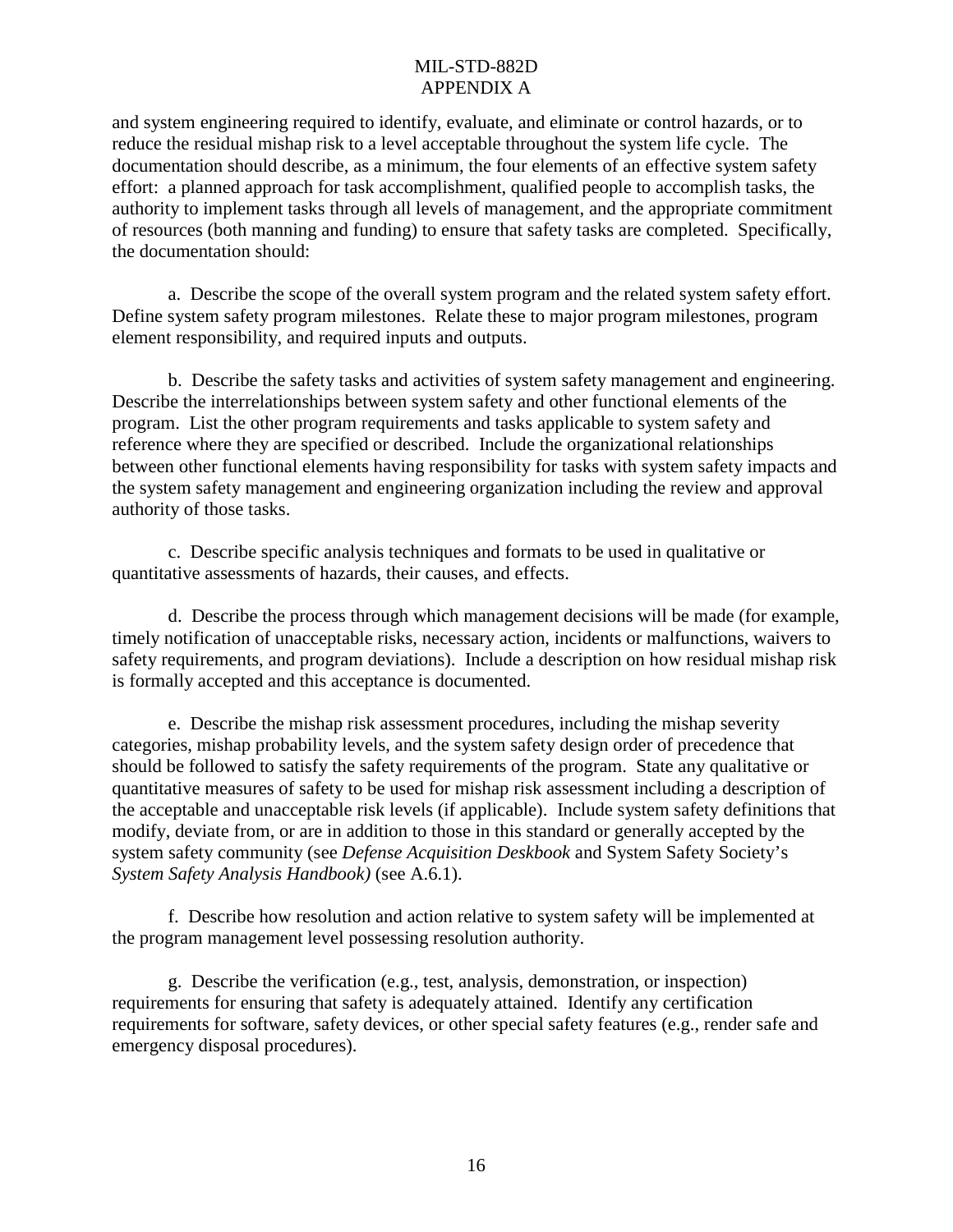h. Describe the mishap or incident notification, investigation, and reporting process for the program, including notification of the program manager.

i. Describe the approach for collecting and processing pertinent historical hazard, mishap, and safety lessons learned data. Include a description on how a system hazard log is developed and kept current (see A.4.4.8.1).

j. Describe how the user is kept abreast of residual mishap risk and the associated hazards.

A.4.4.2 Identification of hazards. Identify hazards through a systematic hazard analysis process encompassing detailed analysis of system hardware and software, the environment (in which the system will exist), and the intended usage or application. Historical hazard and mishap data, including lessons learned from other systems, are considered and used.

A.4.4.2.1 Approaches for identifying hazards. Numerous approaches have been developed and used to identify system hazards. A key aspect of many of these approaches is empowering the design engineer with the authority to design safe systems and the responsibility to identify to program management the hazards associated with the design. Hazard identification approaches often include using system users in the effort. Commonly used approaches for identifying hazards can be found in the *Defense Acquisition Deskbook* and System Safety Society's *System Safety Analysis Handbook* (see A.6.1)

A.4.4.3 Assessment of mishap risk. Assess the severity and probability of the mishap risk associated with each identified hazard, i.e., determine the potential impact of the hazard on personnel, facilities, equipment, operations, the public, or environment, as well as on the system itself. Other factors, such as numbers of persons exposed, may also be used to assess risk.

A.4.4.3.1 Mishap risk assessment tools. To determine what actions to take to eliminate or control identified hazards, a system of determining the level of mishap risk involved must be developed. A good mishap risk assessment tool will enable decision makers to properly understand the level of mishap risk involved, relative to what it will cost in schedule and dollars to reduce that mishap risk to an acceptable level.

A.4.4.3.2 Tool development. The key to developing most mishap risk assessment tools is the characterization of mishap risks by mishap severity and mishap probability. Since the highest system safety design order of precedence is to eliminate hazards by design, a mishap risk assessment procedure considering only mishap severity will generally suffice during the early design phase to minimize the system's mishap risks (for example, just don't use hazardous or toxic material in the design). When all hazards cannot be eliminated during the early design phase, a mishap risk assessment procedure based upon the mishap probability as well as the mishap severity provides a resultant mishap risk assessment. The assessment is used to establish priorities for corrective action, resolution of identified hazards, and notification to management of the mishap risks. The information provided here is a suggested tool and set of definitions that can be used. Program managers can develop tools and definitions appropriate to their individual programs.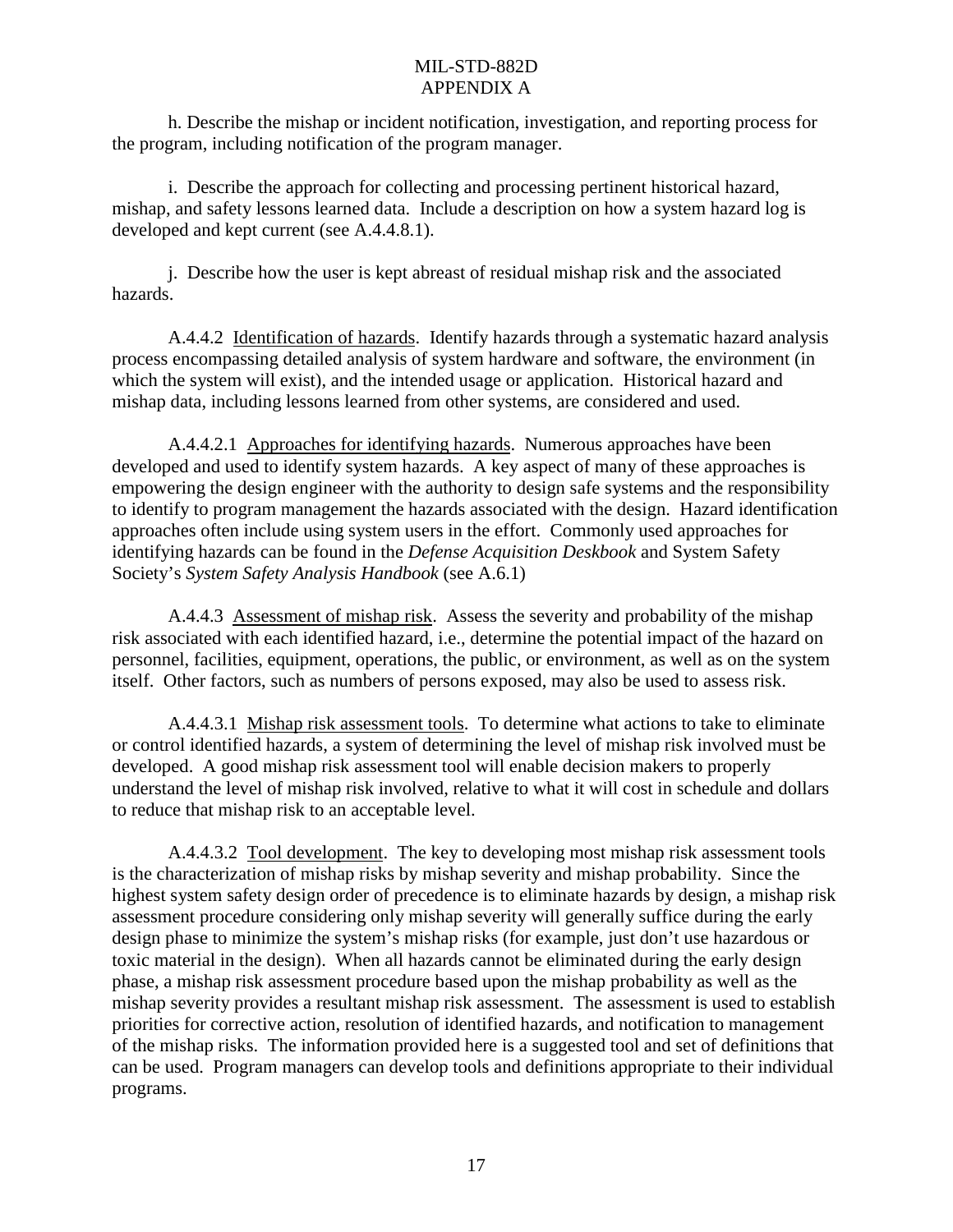A.4.4.3.2.1 Mishap severity. Mishap severity categories are defined to provide a qualitative measure of the most reasonable credible mishap resulting from personnel error, environmental conditions, design inadequacies, procedural deficiencies, or system, subsystem, or component failure or malfunction. Suggested mishap severity categories are shown in Table A-I. The dollar values shown in this table should be established on a system by system basis depending on the size of the system being considered to reflect the level of concern.

| Description  | Category     | Environmental, Safety, and Health Result Criteria                                                                                                                                                                                                                                             |
|--------------|--------------|-----------------------------------------------------------------------------------------------------------------------------------------------------------------------------------------------------------------------------------------------------------------------------------------------|
| Catastrophic |              | Could result in death, permanent total disability, loss<br>exceeding \$1M, or irreversible severe environmental<br>damage that violates law or regulation.                                                                                                                                    |
| Critical     | $\mathbf{I}$ | Could result in permanent partial disability, injuries<br>occupational illness that may result in<br>$\alpha$<br>hospitalization of at least three personnel, loss<br>exceeding \$200K but less than \$1M, or reversible<br>environmental damage causing a violation of law or<br>regulation. |
| Marginal     | III          | Could result in injury or occupational illness<br>resulting in one or more lost work days(s), loss<br>exceeding \$10K but less than \$200K, or mitigatible<br>environmental damage without violation of law or<br>regulation where restoration activities can be<br>accomplished.             |
| Negligible   | IV           | Could result in injury or illness not resulting in a lost<br>work day, loss exceeding \$2K but less than \$10K, or<br>minimal environmental damage not violating law or<br>regulation.                                                                                                        |

# TABLE A-I. **Suggested mishap severity categories**.

NOTE: These mishap severity categories provide guidance to a wide variety of programs. However, adaptation to a particular program is generally required to provide a mutual understanding between the program manager and the developer as to the meaning of the terms used in the category definitions. Other risk assessment techniques may be used provided that the user approves them.

A.4.4.3.2.2 Mishap probability. Mishap probability is the probability that a mishap will occur during the planned life expectancy of the system. It can be described in terms of potential occurrences per unit of time, events, population, items, or activity. Assigning a quantitative mishap probability to a potential design or procedural hazard is generally not possible early in the design process. At that stage, a qualitative mishap probability may be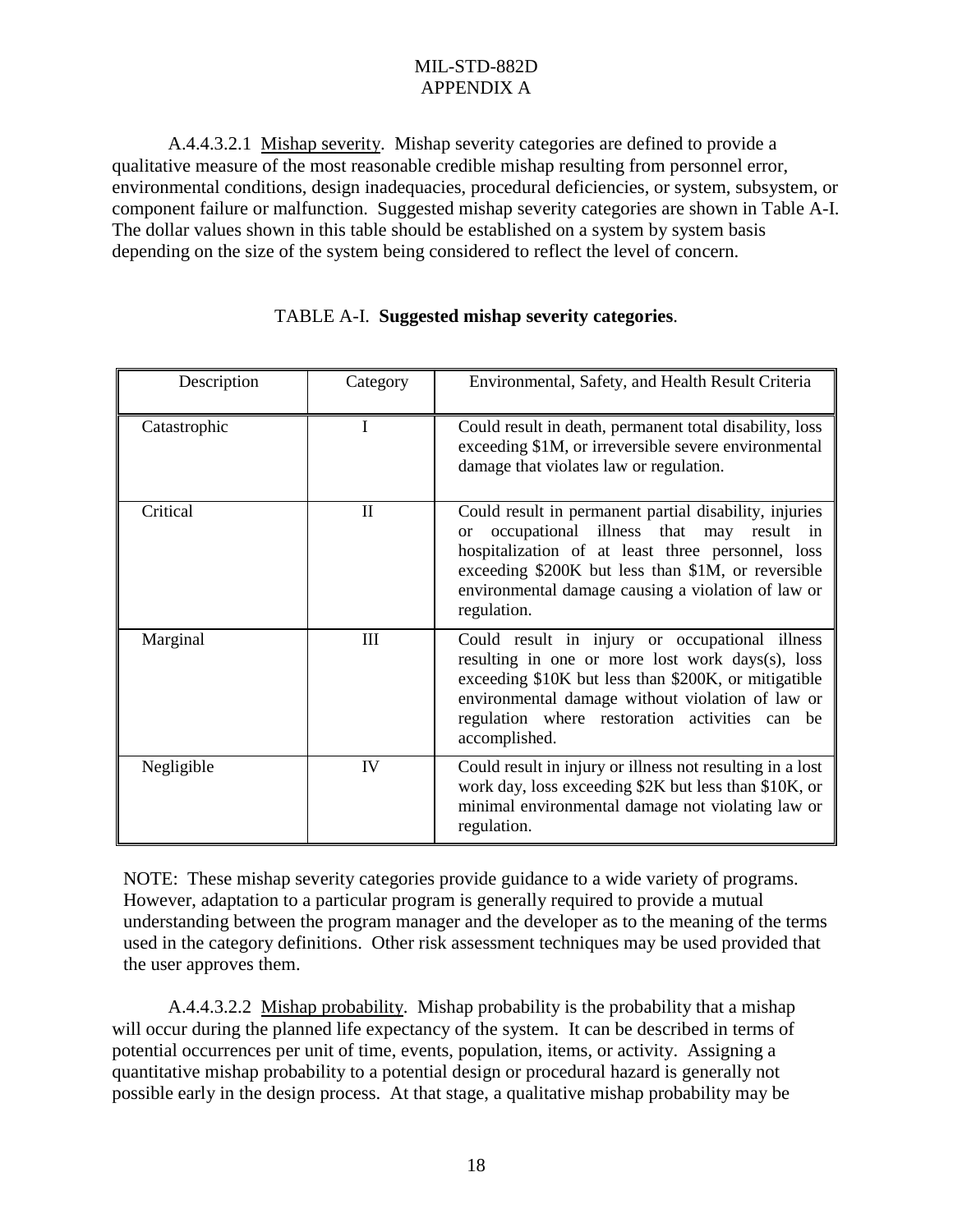derived from research, analysis, and evaluation of historical safety data from similar systems. Supporting rationale for assigning a mishap probability is documented in hazard analysis reports. Suggested qualitative mishap probability levels are shown in Table A-II.

| Description*                                                                                                                                                                    | Level                                                                                                                                                                        | Specific Individual Item                                                                                                                                   | Fleet or Inventory**         |
|---------------------------------------------------------------------------------------------------------------------------------------------------------------------------------|------------------------------------------------------------------------------------------------------------------------------------------------------------------------------|------------------------------------------------------------------------------------------------------------------------------------------------------------|------------------------------|
| Likely to occur often in the<br>A<br>Frequent<br>life of an item, with a<br>probability of occurrence<br>greater than $10^{-1}$ in that life.                                   |                                                                                                                                                                              | Continuously<br>experienced.                                                                                                                               |                              |
| Probable                                                                                                                                                                        | $\bf{B}$                                                                                                                                                                     | Will occur several times in the<br>life of an item, with a<br>probability of occurrence less<br>than $10^{-1}$ but greater than $10^{-2}$<br>in that life. | Will occur frequently.       |
| Occasional                                                                                                                                                                      | $\mathcal{C}$<br>Likely to occur some time in<br>the life of an item, with a<br>probability of occurrence less<br>than $10^{-2}$ but greater than $10^{-3}$<br>in that life. |                                                                                                                                                            | Will occur several<br>times. |
| D<br>Unlikely but possible to occur<br>Remote<br>in the life of an item, with a<br>probability of occurrence less<br>than $10^{-3}$ but greater than $10^{-6}$<br>in that life. |                                                                                                                                                                              | Unlikely, but can<br>reasonably be<br>expected to occur.                                                                                                   |                              |
| E<br>So unlikely, it can be assumed<br>Improbable<br>occurrence may not be<br>experienced, with a<br>probability of occurrence less<br>than $10^{-6}$ in that life.             |                                                                                                                                                                              | Unlikely to occur, but<br>possible.                                                                                                                        |                              |

# TABLE A-II. **Suggested mishap probability levels**.

 \*Definitions of descriptive words may have to be modified based on quantity of items involved.

 \*\*The expected size of the fleet or inventory should be defined prior to accomplishing an assessment of the system.

A.4.4.3.2.3 Mishap risk assessment. Mishap risk classification by mishap severity and mishap probability can be performed by using a mishap risk assessment matrix. This assessment allows one to assign a mishap risk assessment value to a hazard based on its mishap severity and its mishap probability. This value is then often used to rank different hazards as to their associated mishap risks. An example of a mishap risk assessment matrix is shown at Table A-III.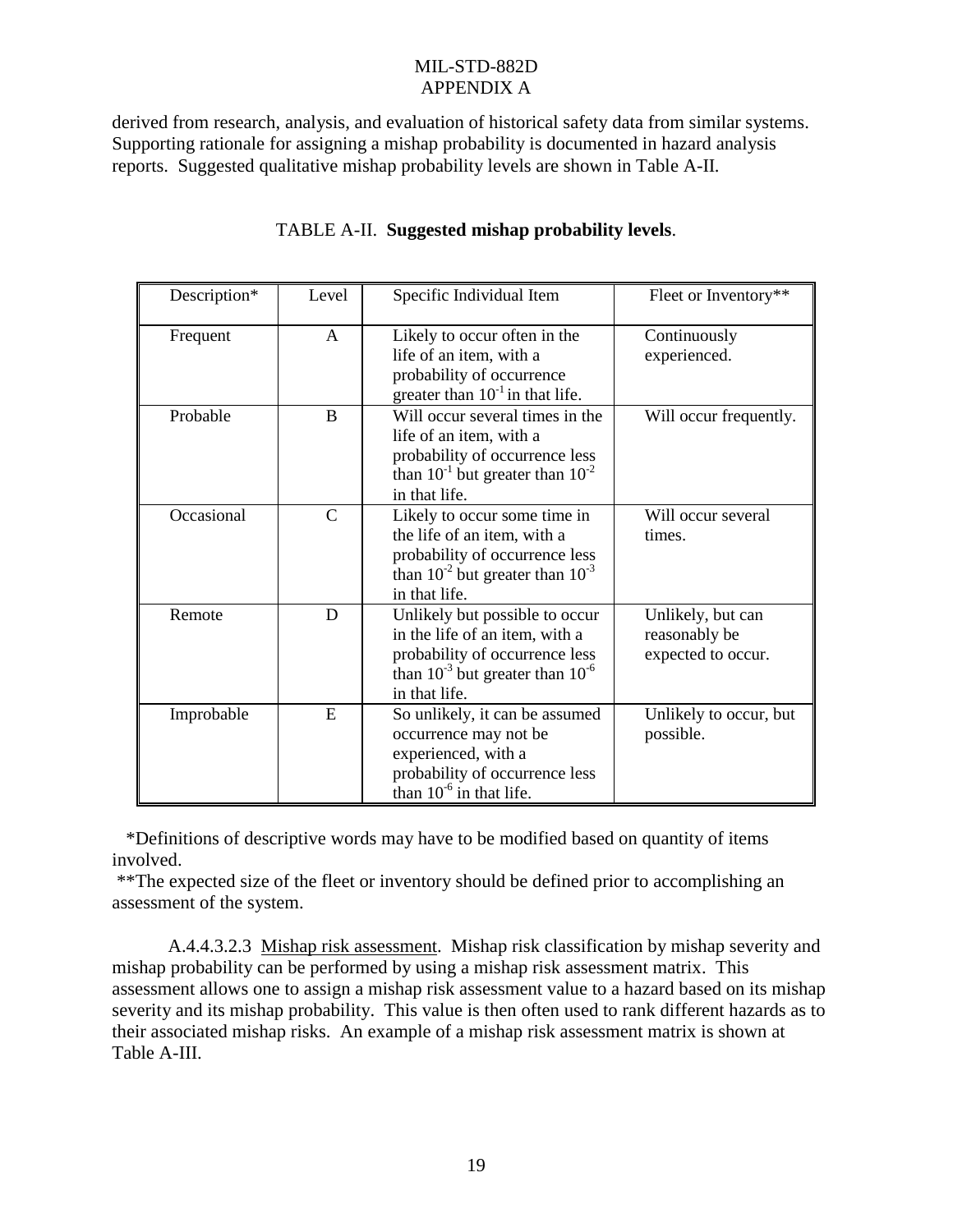| <b>SEVERITY</b>    | Catastrophic | Critical<br>Marginal |    | Negligible |
|--------------------|--------------|----------------------|----|------------|
| <b>PROBABILITY</b> |              |                      |    |            |
| Frequent           |              |                      |    |            |
| Probable           |              |                      |    | 10         |
| Occasional         |              |                      |    | 18         |
| Remote             |              |                      | 14 |            |
| Improbable         |              |                      |    | 20         |

#### TABLE A-III. **Example mishap risk assessment values**.

A.4.4.3.2.4 Mishap risk categories. Mishap risk assessment values are often used in grouping individual hazards into mishap risk categories. Mishap risk categories are then used to generate specific action such as mandatory reporting of certain hazards to management for action or formal acceptance of the associated mishap risk. Table A-IV includes an example listing of mishap risk categories and the associated assessment values. In the example, the system management has determined that mishap risk assessment values 1 through 5 constitute "High" risk while values 6 through 9 constitute "Serious" risk.

#### TABLE A-IV. **Example mishap risk categories and mishap risk acceptance levels.**

| Mishap Risk             | Mishap Risk Category | Mishap Risk Acceptance       |  |
|-------------------------|----------------------|------------------------------|--|
| <b>Assessment Value</b> |                      | Level                        |  |
| $1 - 5$                 | High                 | <b>Component Acquisition</b> |  |
|                         |                      | Executive                    |  |
| $6 - 9$                 | Serious              | Program Executive Officer    |  |
| Medium<br>$10 - 17$     |                      | Program Manager              |  |
| $18 - 20$               | $-0W$                | As directed                  |  |

 \*Representative mishap risk acceptance levels are shown in the above table. Mishap risk acceptance is discussed in paragraph A.4.4.7. The using organization must be consulted by the corresponding levels of program management prior to mishap risk acceptance.

A.4.4.3.2.5 Mishap risk impact. The mishap risk impact is assessed, as necessary, using other factors to discriminate between hazards having the same mishap risk value. One might discriminate between hazards with the same mishap risk assessment value in terms of mission capabilities, or social, economic, and political factors. Program management will closely consult with the using organization on the decisions used to prioritize resulting actions.

A.4.4.3.3 Mishap risk assessment approaches. Commonly used approaches for assessing mishap risk can be found in the *Defense Acquisition Deskbook* and System Safety Society's *System Safety Analysis Handbook* (see A.6.1)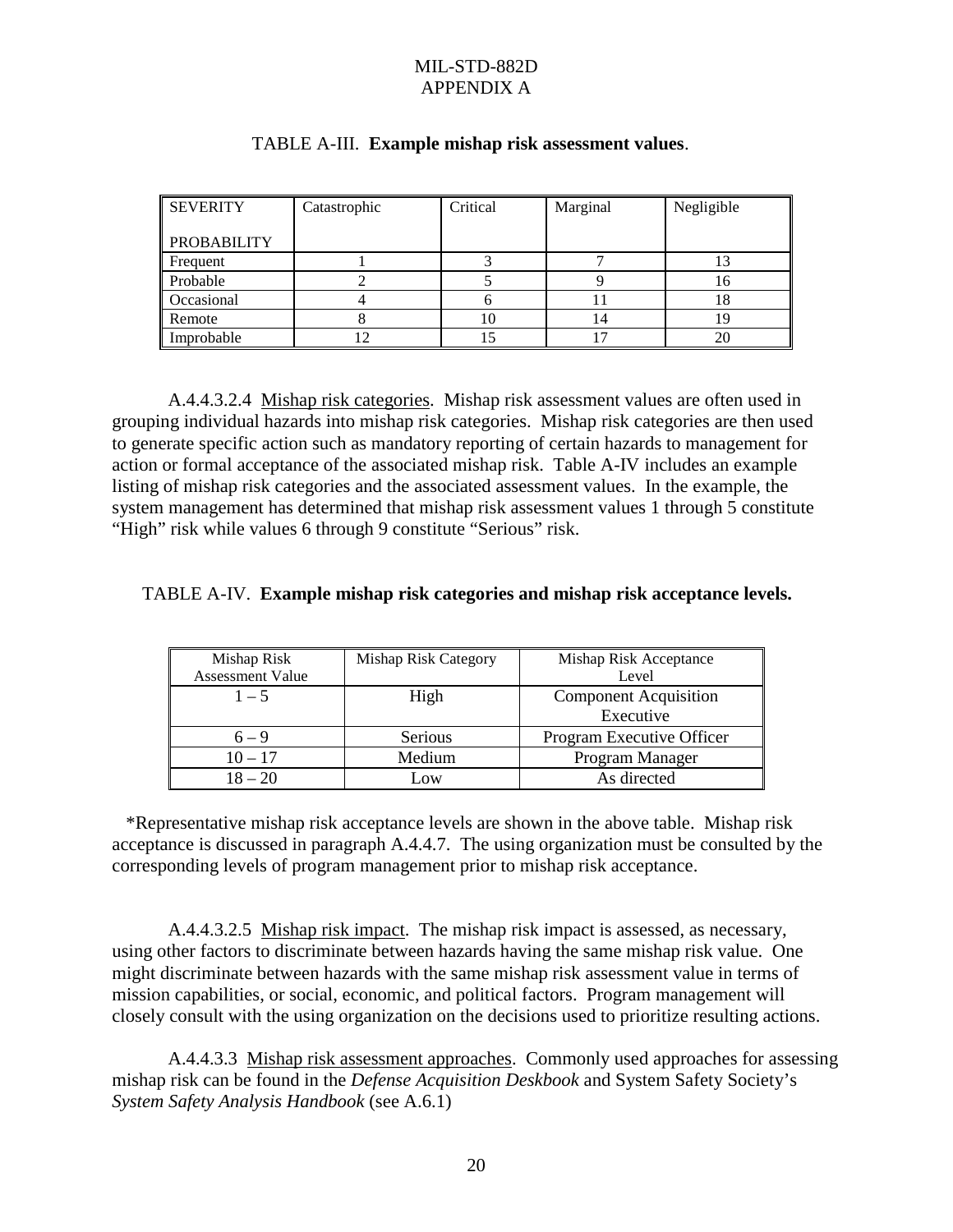A.4.4.4 Identification of mishap risk mitigation measures. Identify potential mishap risk mitigation alternatives and the expected effectiveness of each alternative or method. Mishap risk mitigation is an iterative process that culminates when the residual mishap risk has been reduced to a level acceptable to the appropriate authority.

A.4.4.4.1 Prioritize hazards for corrective action. Hazards should be prioritized so that corrective action efforts can be focused on the most serious hazards first. A categorization of hazards may be conducted according to the mishap risk potential they present.

A.4.4.4.2 System safety design order of precedence (see 4.4). The ultimate goal of a system safety program is to design systems that contain no hazards. However, since the nature of most complex systems makes it impossible or impractical to design them completely hazardfree, a successful system safety program often provides a system design where there exist no hazards resulting in an unacceptable level of mishap risk. As hazard analyses are performed, hazards will be identified that will require resolution. The system safety design order of precedence defines the order to be followed for satisfying system safety requirements and reducing risks. The alternatives for eliminating the specific hazard or controlling its associated risk are evaluated so that an acceptable method for mishap risk reduction can be agreed to.

A.4.4.5 Reduction of mishap risk to an acceptable level. Reduce the system mishap risk through a mitigation approach mutually agreed to by the developer, program manager and the using organization.

A.4.4.5.1 Communication with associated test efforts. Residual mishap risk and associated hazards must be communicated to the system test efforts for verification.

A.4.4.6 Verification of mishap risk reduction. Verify the mishap risk reduction and mitigation through appropriate analysis, testing, or inspection. Document the determined residual mishap risk. The program manager must ensure that the selected mitigation approaches will result in the expected residual mishap risk. To provide this assurance, the system test effort should verify the performance of the mitigation actions. New hazards identified during testing must be reported to the program manager and the developer.

A.4.4.6.1 Testing for a safe design. Tests and demonstrations must be defined to validate selected safety features of the system. Test or demonstrate safety critical equipment and procedures to determine the mishap severity or to establish the margin of safety of the design. Consider induced or simulated failures to demonstrate the failure mode and acceptability of safety critical equipment. When it cannot be analytically determined whether the corrective action taken will adequately control a hazard, conduct safety tests to evaluate the effectiveness of the controls. Where costs for safety testing would be prohibitive, safety characteristics or procedures may be verified by engineering analyses, analogy, laboratory test, functional mockups, or subscale/model simulation. Integrate testing of safety systems into appropriate system test and demonstration plans to the maximum extent possible.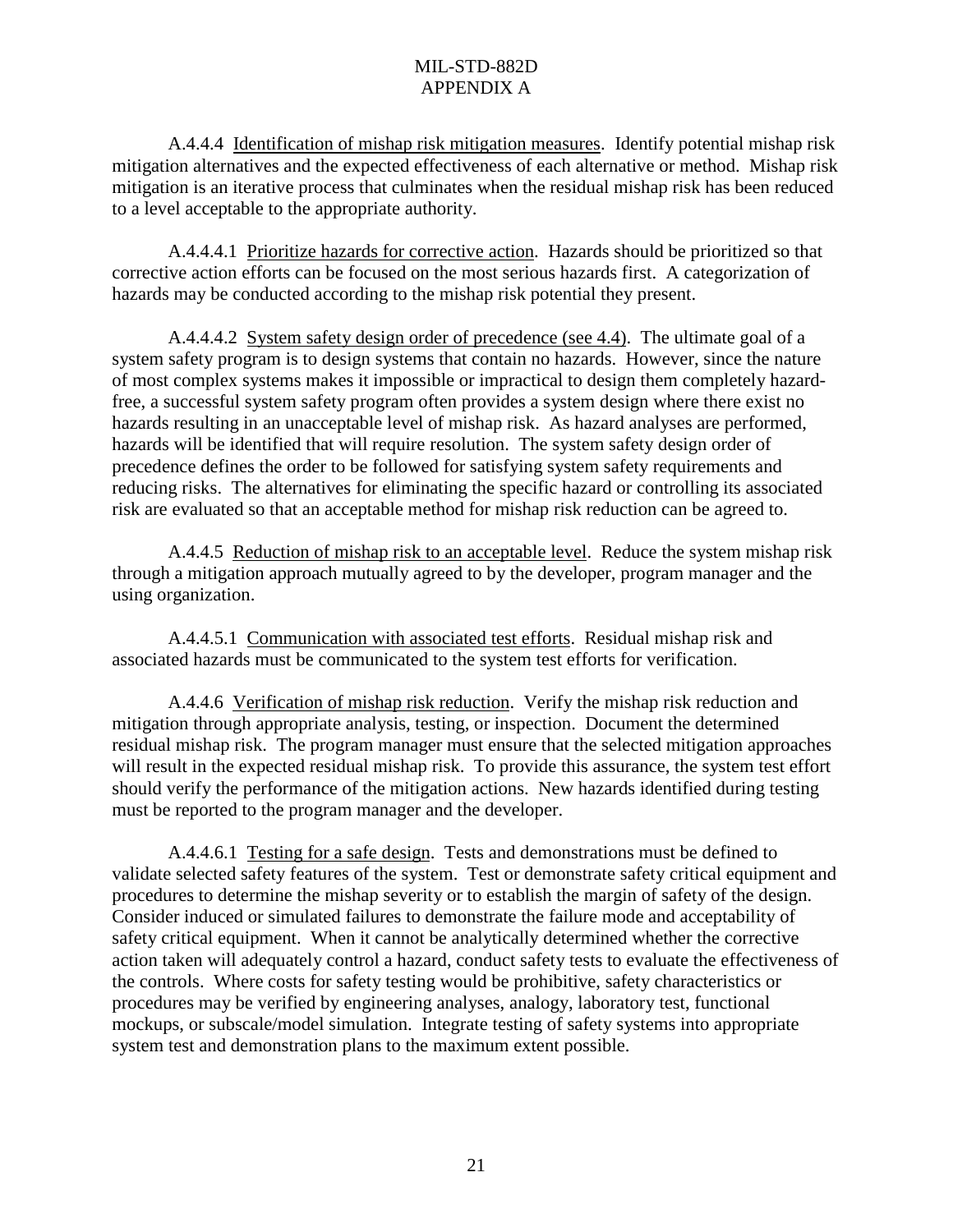A.4.4.6.2 Conducting safe testing. The program manager must ensure that test teams are familiar with mishap risks of the system. Test plans, procedures, and test results for all tests including design verification, operational evaluation, production acceptance, and shelf-life validation should be reviewed to ensure that:

a. Safety is adequately demonstrated.

b. The testing will be conducted in a safe manner.

c. All additional hazards introduced by testing procedures, instrumentation, test hardware, and test environment are properly identified and controlled.

A.4.4.6.3 Communication of new hazards identified during testing. Testing organizations must ensure that hazards and safety discrepancies discovered during testing are communicated to the program manager and the developer.

A.4.4.7 Review and acceptance of residual mishap risk by the appropriate authority. Notify the program manager of identified hazards and residual mishap risk. For long duration programs, incremental or periodic reporting should be used.

A.4.4.7.1 Residual mishap risk. The mishap risk that remains after all planned mishap risk management measures have been implemented is considered residual mishap risk. Residual mishap risk is documented along with the reason(s) for incomplete mitigation.

A.4.4.7.2 Residual mishap risk management. The program manager must know what residual mishap risk exists in the system being acquired. For significant mishap risks, the program manager is required to elevate reporting of residual mishap risk to higher levels of appropriate authority (such as the Program Executive Officer or Component Acquisition Executive) for action or acceptance. The program manager is encouraged to apply additional resources or other remedies to help the developer satisfactorily resolve hazards providing significant mishap risk. Table A-IV includes an example of a mishap risk acceptance level matrix based on the mishap risk assessment value and mishap risk category.

A.4.4.7.3 Residual mishap risk acceptance. The program manager is responsible for formally documenting the acceptance of the residual mishap risk of the system by the appropriate authority. The program manager should update this residual mishap risk and the associated hazards to reflect changes/modifications in the system or its use. The program manager and using organization should jointly determine the updated residual mishap risk prior to acceptance of the risk and system hazards by the risk acceptance authority, and should document the agreement between the user and the risk acceptance authority.

A.4.4.8 Tracking hazards and residual mishap risk. Track hazards, their closures, and residual mishap risk. A tracking system for hazards, their closures, and residual mishap risk must be maintained throughout the system life cycle. The program manager must keep the system user apprised of system hazards and residual mishap risk.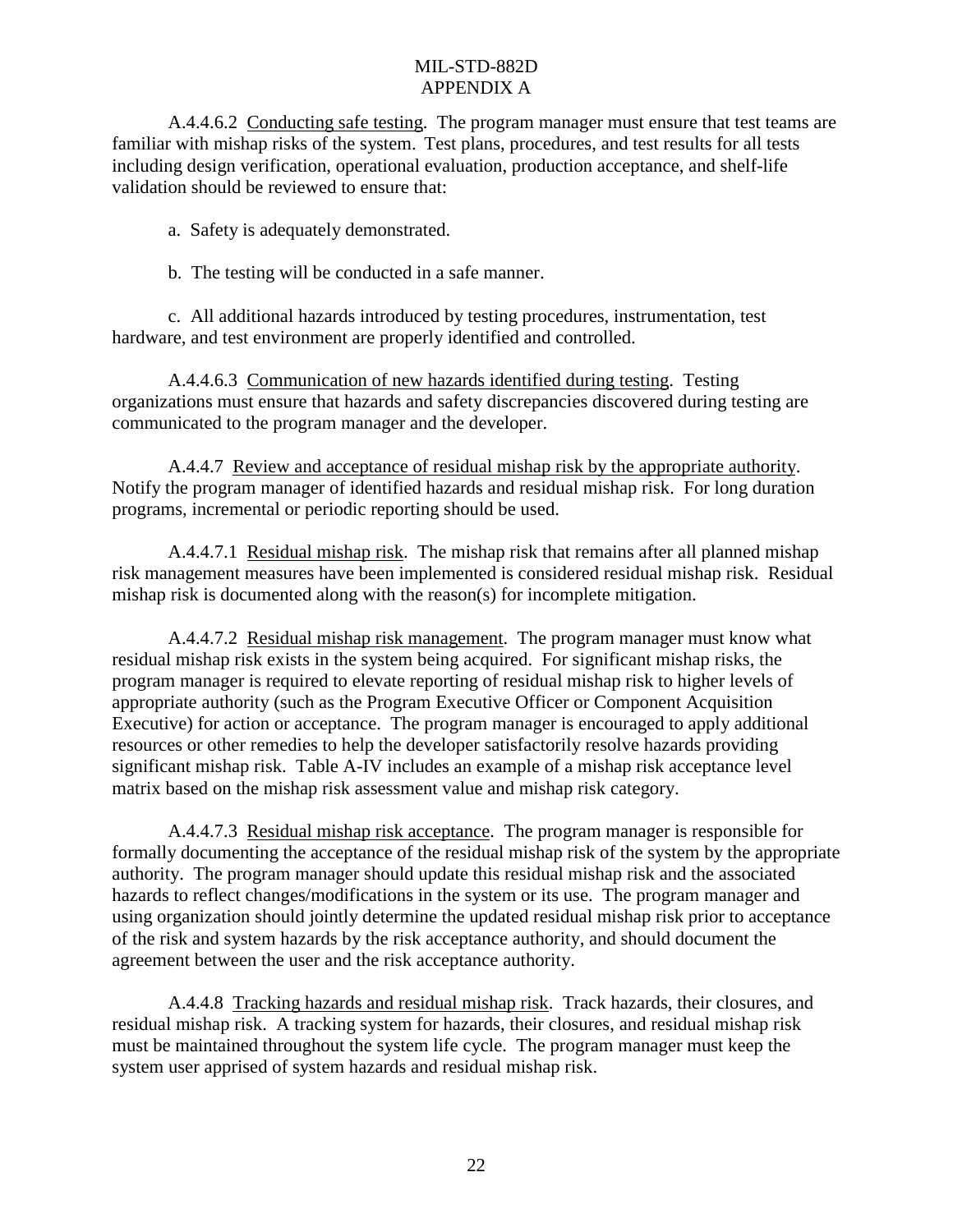A.4.4.8.1 Process for tracking of hazards and residual mishap risk. Each system must have a current log of identified hazards and residual mishap risk, including an assessment of the residual mishap risk (see A.4.4.7). As changes are integrated into the system, this log is updated to incorporate added or changed hazards and the associated residual mishap risk. The Government must formally acknowledge acceptance of system hazards and residual mishap risk. Users will be kept informed of hazards and residual mishap risk associated with their systems.

A.4.4.8.1.1 Developer responsibilities for communications, acceptance, and tracking of hazards and residual mishap risk. The developer (see 3.2.2) is responsible for communicating information to the program manager on system hazards and residual mishap risk, including any unusual consequences and costs associated with hazard mitigation. After attempting to eliminate or mitigate system hazards, the developer will formally document and notify the program manager of all hazards breaching thresholds set in the safety design criteria. At the same time, the developer will also communicate the system residual mishap risk.

A.4.4.8.1.2 Program manager responsibilities for communications, acceptance, and tracking of hazards and residual mishap risk. The program manager is responsible for maintaining a log of all identified hazards and residual mishap risk for the system. The program manager will communicate known hazards and associated risks of the system to all system developers and users. As changes are integrated into the system, the program manager shall update this log to incorporate added or changed hazards and the residual mishap risk identified by the developer. The program manager is also responsible for informing system developers about the program manager's expectations for handling of newly discovered hazards. The program manager will evaluate new hazards and the resulting residual mishap risk, and either recommend further action to mitigate the hazards, or formally document the acceptance of these hazards and residual mishap risk. The program manager will evaluate the hazards and associated residual mishap risk in close consultation and coordination with the ultimate end user, to assure that the context of the user requirements, potential mission capability, and the operational environment are adequately addressed. Copies of the documentation of the hazard and risk acceptance will be provided to both the developer and the system user. Hazards for which the program manager accepts responsibility for mitigation will also be included in the formal documentation. For example, if the program manager decides to execute a special training program to mitigate a potentially hazardous situation, this approach will be documented in the formal response to the developer. Residual mishap risk and hazards must be communicated to system test efforts for verification.

#### A.5 SPECIFIC REQUIREMENTS

A.5.1 Program manager responsibilities. The program manager must ensure that all types of hazards are identified, evaluated, and mitigated to a level compliant with acquisition management policy, federal (and state where applicable) laws and regulations, Executive Orders, treaties, and agreements. The program manager should:

A.5.1.1 Establish, plan, organize, implement, and maintain an effective system safety effort that is integrated into all life cycle phases.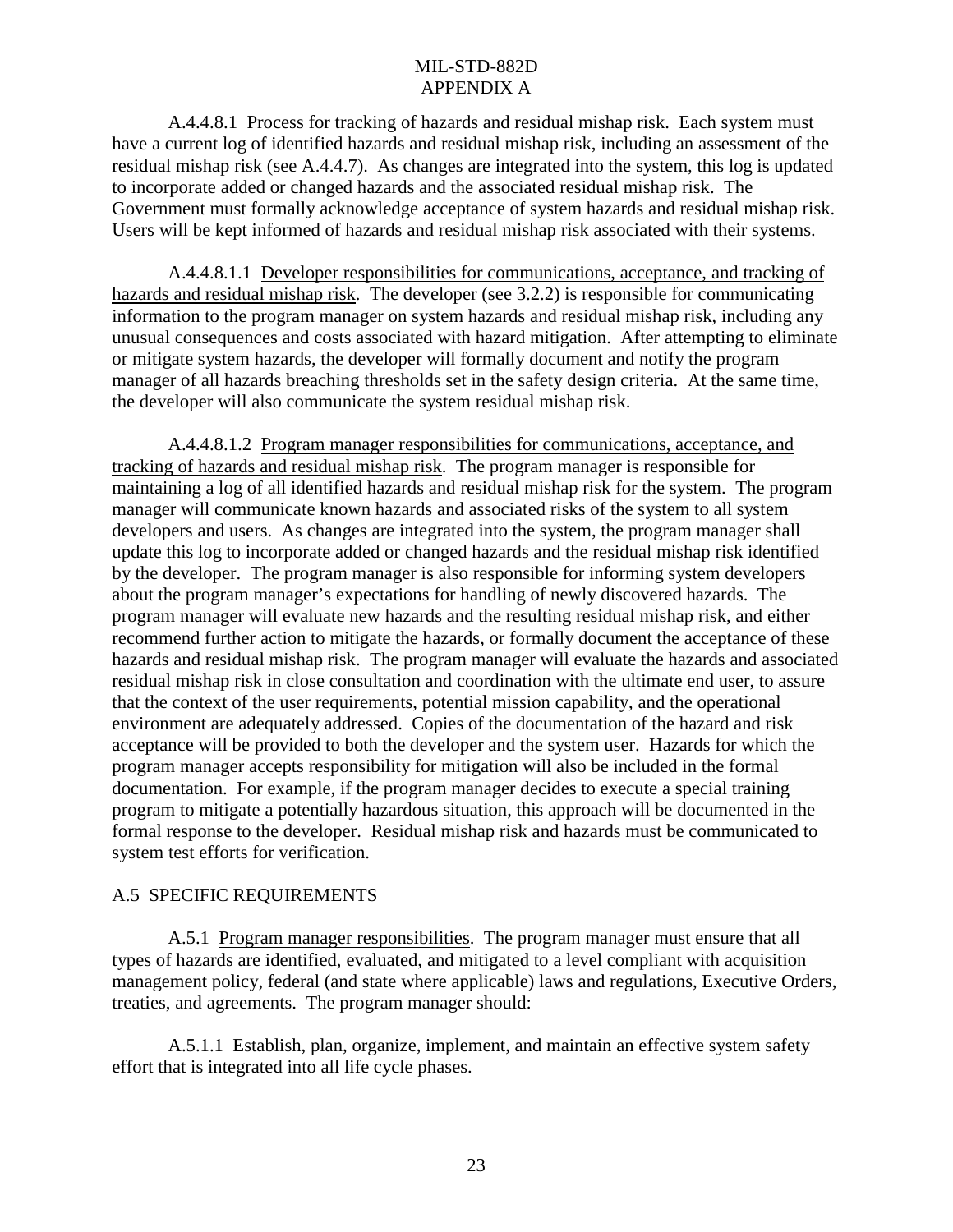A.5.1.2 Ensure that system safety planning is documented to provide all program participants with visibility into how the system safety effort is to be conducted.

A.5.1.3 Establish definitive safety requirements for the procurement, development, and sustainment of the system. The requirements should be set forth clearly in the appropriate system specifications and contractual documents.

A.5.1.4 Provide historical safety data to developers.

A.5.1.5 Monitor the developer's system safety activities and review and approve delivered data in a timely manner, if applicable, to ensure adequate performance and compliance with safety requirements.

A.5.1.6 Ensure that the appropriate system specifications are updated to reflect results of analyses, tests, and evaluations.

A.5.1.7 Evaluate new lessons learned for inclusion into appropriate databases and submit recommendations to the responsible organization.

A.5.1.8 Establish system safety teams to assist the program manager in developing and implementing a system safety effort.

A.5.1.9 Provide technical data on Government-furnished Equipment or Governmentfurnished Property to enable the developer to accomplish the defined tasks.

A.5.1.10 Document acceptance of residual mishap risk and associated hazards.

A.5.1.11 Keep the system users apprised of system hazards and residual mishap risk.

A.5.1.12 Ensure the program meets the intent of the latest MIL-STD 882.

A.5.1.13 Ensure adequate resources are available to support the program system safety effort.

A.5.1.14 Ensure system safety technical and managerial personnel are qualified and certified for the job.

#### A.6 NOTES

A.6.1 DoD acquisition practices and safety analysis techniques. Information on DoD acquisition practices and safety analysis techniques is available at the referenced Internet sites. Nothing in the referenced information is considered binding or additive to the requirements provided in this standard.

A.6.1.1 *Defense Acquisition Deskbook*. Wright-Patterson Air Force Base, Ohio: Deskbook Joint Program Office.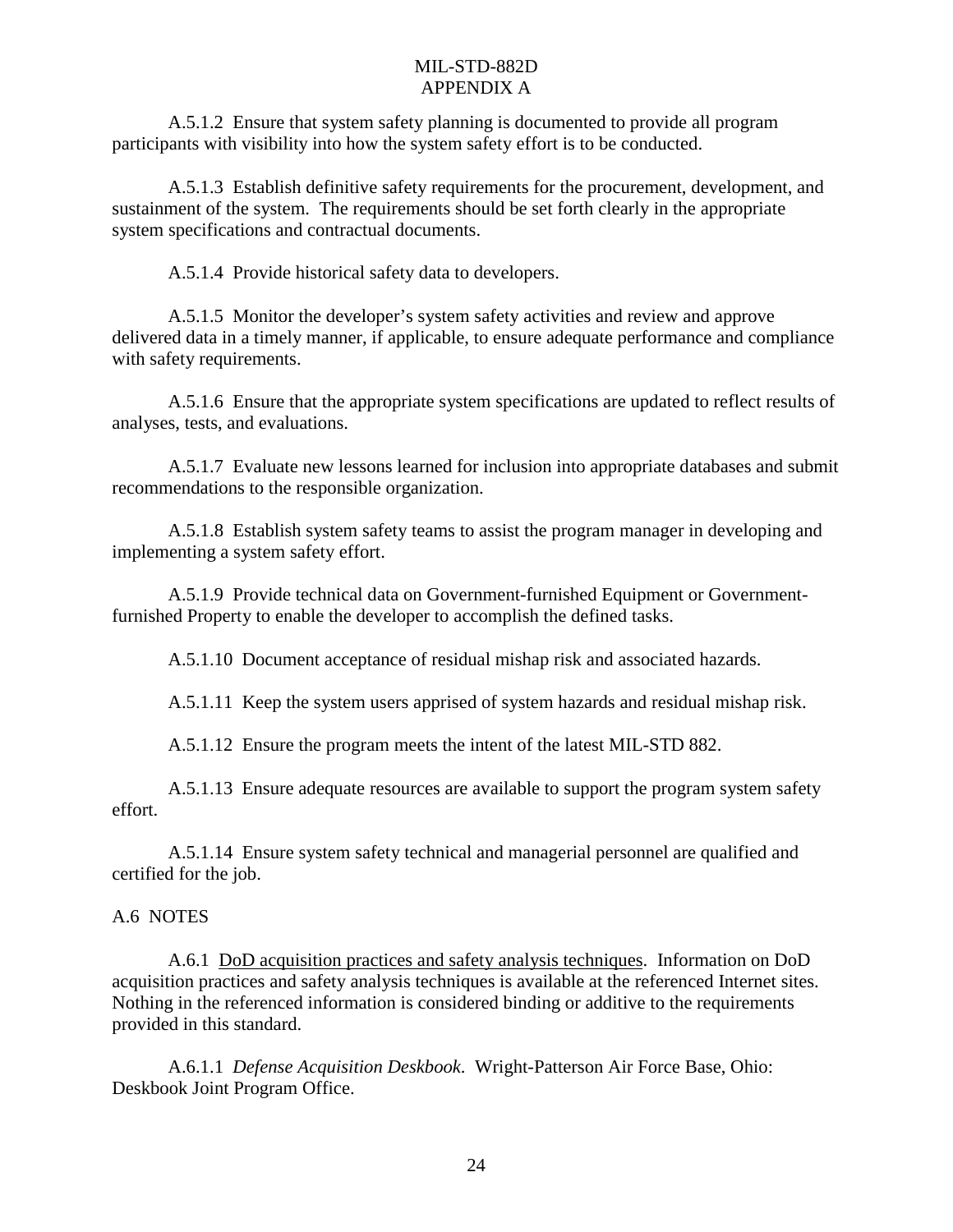A.6.1.2 *System Safety Analysis Handbook*. Unionville, VA: System Safety Society.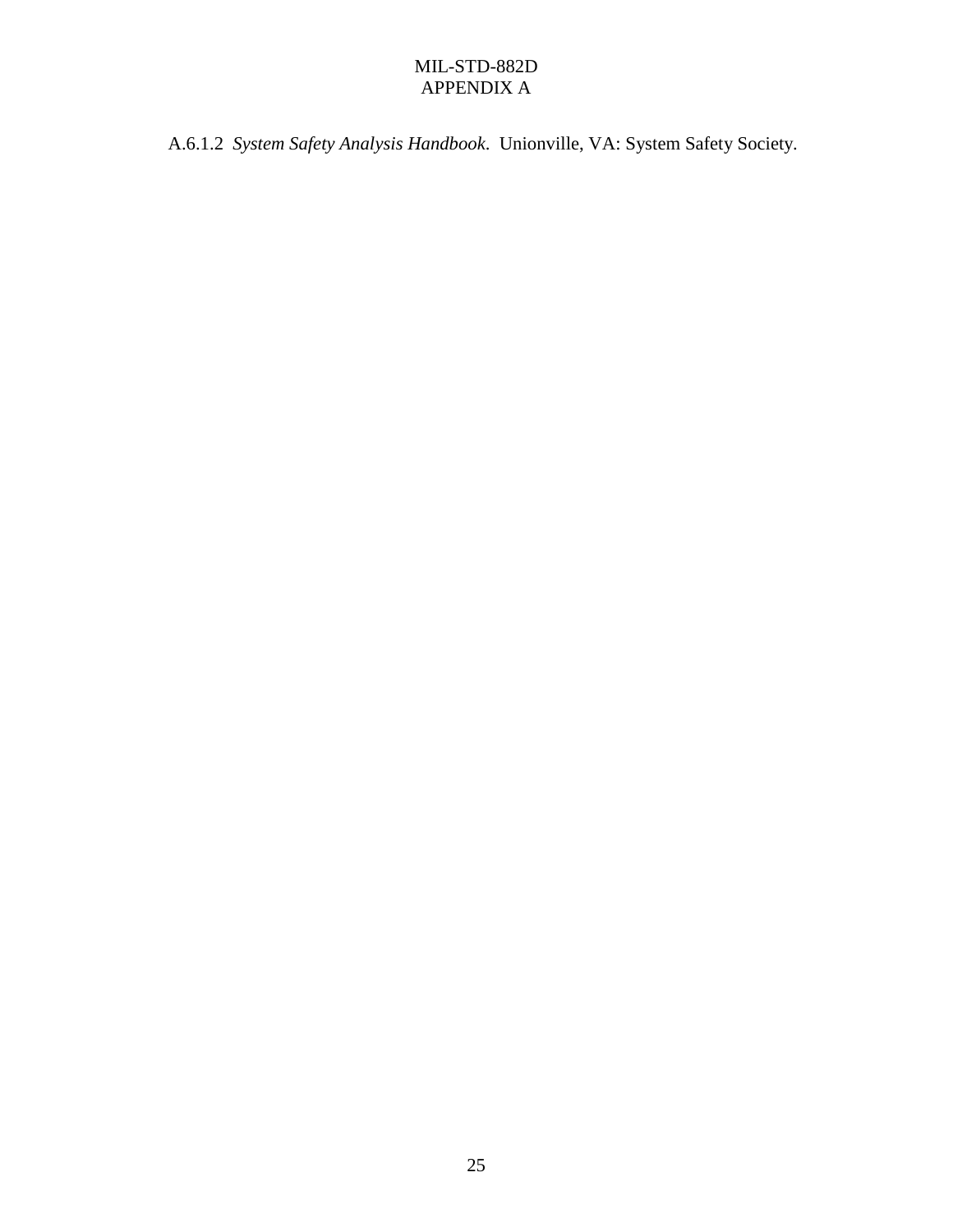#### CONCLUDING MATERIAL

Navy - AS<br>Air Force - 40

Custodians: Preparing activity: Army - AV air Force - 40 Air Force -  $40$ 

Project SAFT - 0038

Reviewing activities: Army - AR, AT, CR, MI Navy - EC, OS, SA, SH Air Force - 10, 11, 13, 19